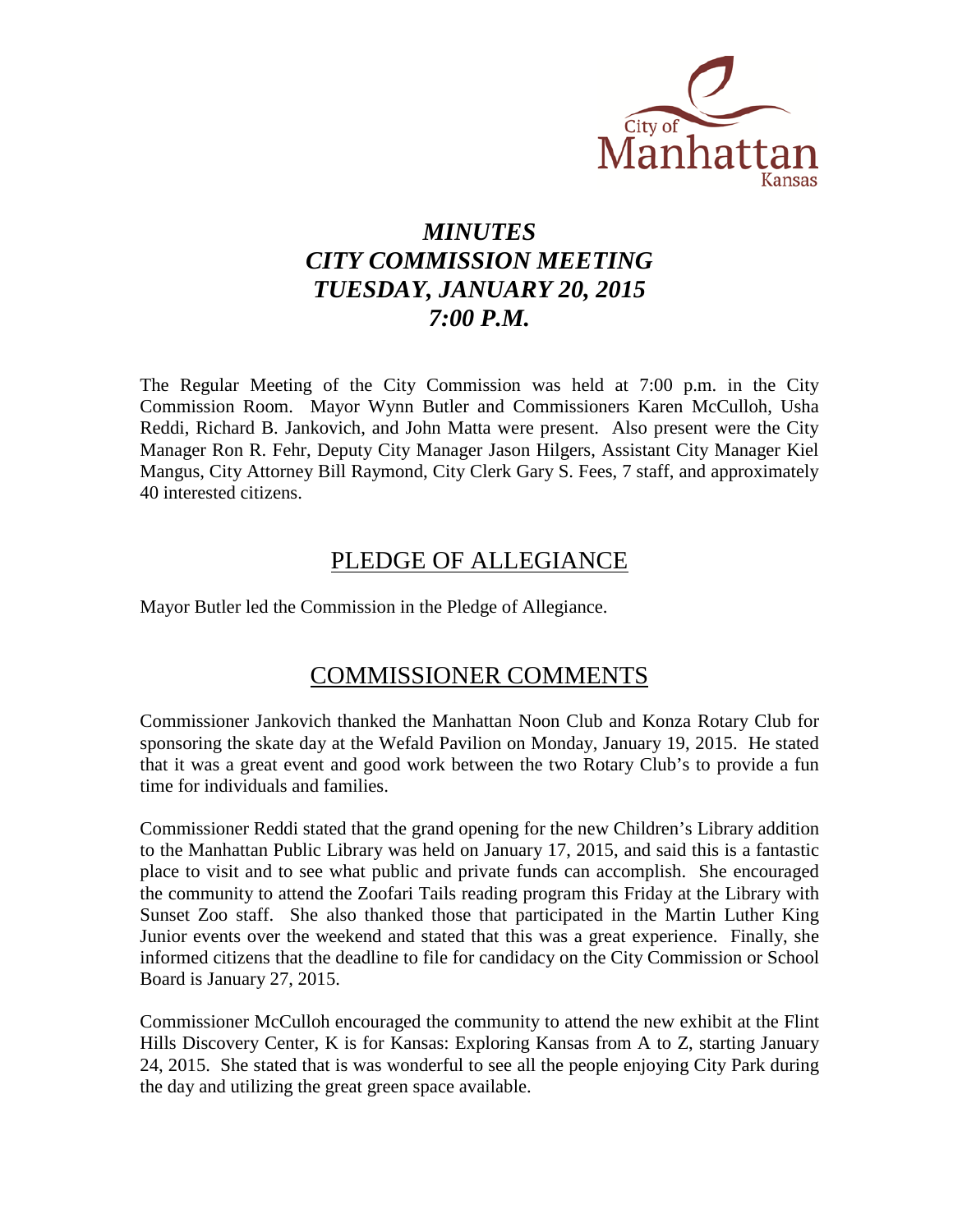**Minutes** City Commission Meeting January 20, 2015 Page 2

# CONSENT AGENDA

(\* denotes those items discussed)

# **MINUTES**

The Commission approved the minutes of the Regular City Commission Meeting held Tuesday, January 6, 2015.

### **CLAIMS REGISTER NOS. 2778 AND 2779**

The Commission approved Claims Register Nos. 2778 and 2779 authorizing and approving the payment of claims from December 31, 2014, to January 13, 2015, in the amount of \$1,210,156.16 and \$2,589,365.04, respectively.

# **LICENSES**

The Commission approved a Tree Maintenance License for calendar year 2015 for Paul's Tree Service, Inc., 27530 Oregon Trail Road, Saint Mary's, Kansas; Two Big Feet Tree Pruning & Removal, 405 North  $5<sup>th</sup>$  Street; and Wildcat Tree Service, 3761 Cumberland Road; an annual Cereal Malt Beverages On-Premises License for Hunam Express Chinese Restaurant, 1112 Moro Street; and an annual Cereal Malt Beverages Off-Premises License for Wildcat Creek Golf & Fitness, 800 Anneberg Circle.

# **FINAL PLAT – MANHATTAN CROSSING COMMERCIAL PUD, UNIT TWO**

The Commission accepted the easements and rights-of-way, as shown on the Final Plat of Manhattan Crossing Commercial Planned Unit Development, Unit Two, generally located northeast of the Tuttle Creek Boulevard Frontage Road and Sarber Lane, based on conformance with the Manhattan Urban Area Subdivision Regulations.

### **FINAL PLAT – ABBOTT LANDING ADDITION COMMERCIAL PUD**

The Commission accepted the easements and rights-of-way, as shown on the Final Plat of Abbott Landing Addition, a Commercial Planned Unit Development, generally located on the northeast corner of Hayes Drive and McCall Road, based on conformance with the Manhattan Urban Area Subdivision Regulations.

### **SET PUBLIC HEARING DATE – LEVY SPECIAL ASSESSMENTS**

The Commission set February 3, 2015, as the date to hold a public hearing levying special assessments against the benefiting properties in the following three (3) projects, which have been completed: *Western Hills Addition, Unit Fourteen – Sanitary Sewer (SS1208), Street (ST1210), and Water (WA1209).*

### **RESOLUTION NO. 012015-A – AMEND POOL FEES AND SEASON PASSES**

The Commission approved Resolution No. 012015-A amending pool season passes fees effective February 1, 2015.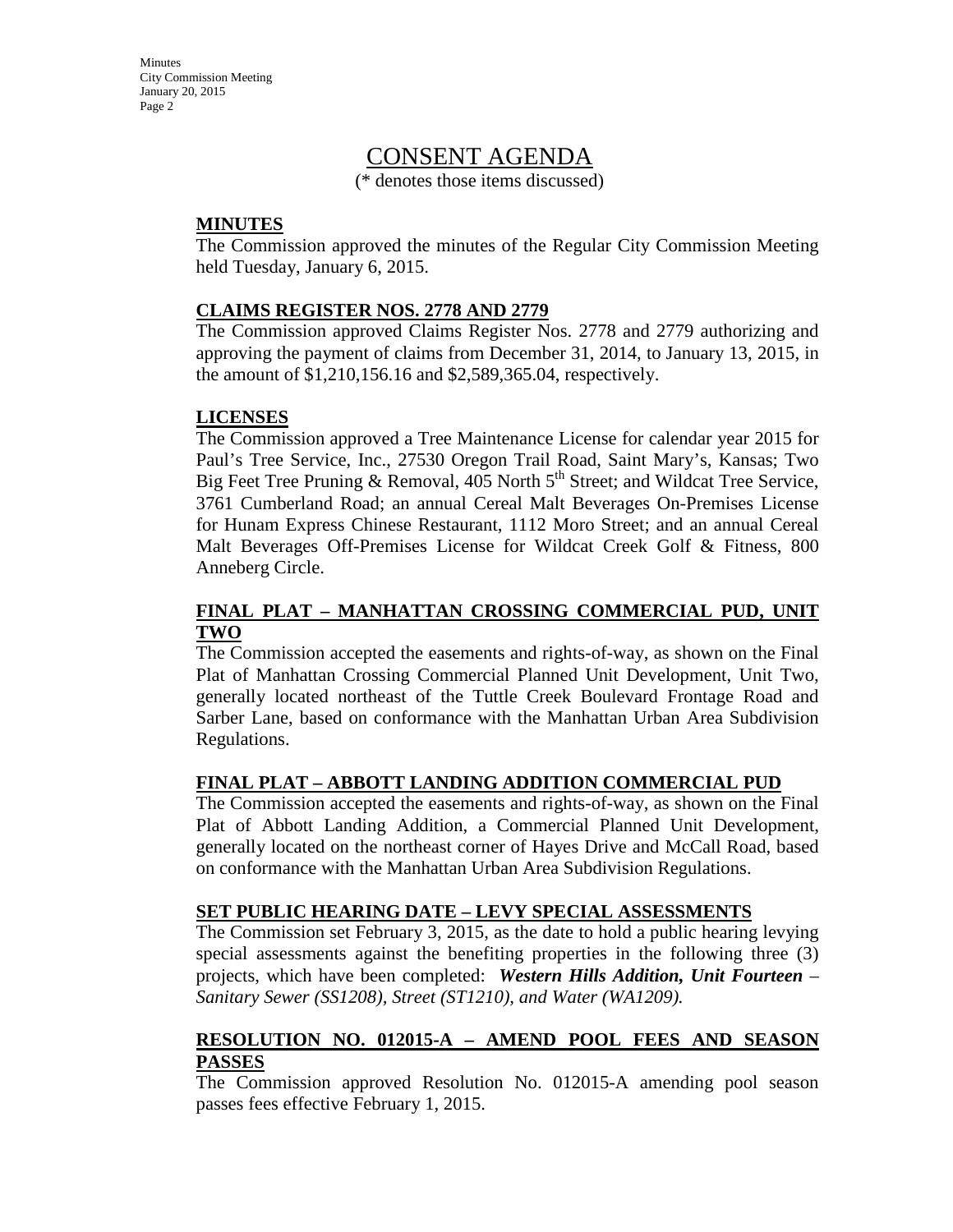# CONSENT AGENDA *(CONTINUED)*

# **RESOLUTION NO. 012015-B – PETITION – SCENIC MEADOWS, UNIT 3, PHASE 3 – STREET IMPROVEMENTS (ST1421)**

The Commission found the petition sufficient; approved Resolution No. 012015-B finding the project advisable and authorizing construction; and authorized the Mayor and City Clerk to execute an agreement in an amount not to exceed \$24,495.00 with SMH Consultants, of Manhattan, Kansas, to perform professional services for the Scenic Meadows, Unit 3, Phase 3, Street Improvements (ST1421).

# **AWARD CONTRACT – MUIRFIELD ADDITION, PHASE 1 – SANITARY SEWER IMPROVEMENTS (SS1417)**

The Commission accepted the Engineer's Opinion of Probable Cost in the amount of \$181,335.00; awarded a construction contract in the amount of \$178,955.00 to Larson Construction, Inc., of Manhattan, Kansas; and authorized the Mayor and City Clerk to execute the contract for the Muirfield Addition, Phase I, Sanitary Sewer Improvements (SS1417).

# **CONTRACT – FLINT HILLS AREA TRANSPORTATION AGENCY**

The Commission approved the Flint Hills Area Transportation Agency contract as budgeted in the 2015 City Budget and authorized the Mayor and City Clerk to execute the contract.

# **CONSERVATION EASEMENT – WILDCAT CREEK LIFT STATION BANK STABILIZATION (SS1424)**

The Commission authorized City Administration to finalize and the Mayor and the City Clerk to execute a Conservation Easement for the parcel of real estate for the Wildcat Creek Lift Station Bank Stabilization project (SS1424).

Commissioner McCulloh moved to approve the consent agenda. Commissioner Jankovich seconded the motion. On a roll call vote, motion carried 5-0.

# GENERAL AGENDA

### **FIRST READING - REZONE - VACANT TRACT AT THE INTERSECTION OF COLLEGE AVENUE AND VAUGHN DRIVE - COMMERCIAL PLANNED UNIT DEVELOPMENT TO MERCY REGIONAL HEALTH CENTER PLANNED UNIT DEVELOPMENT**

Commissioner Jankovich announced that he would recuse himself from the item due to a business relationship with the applicant.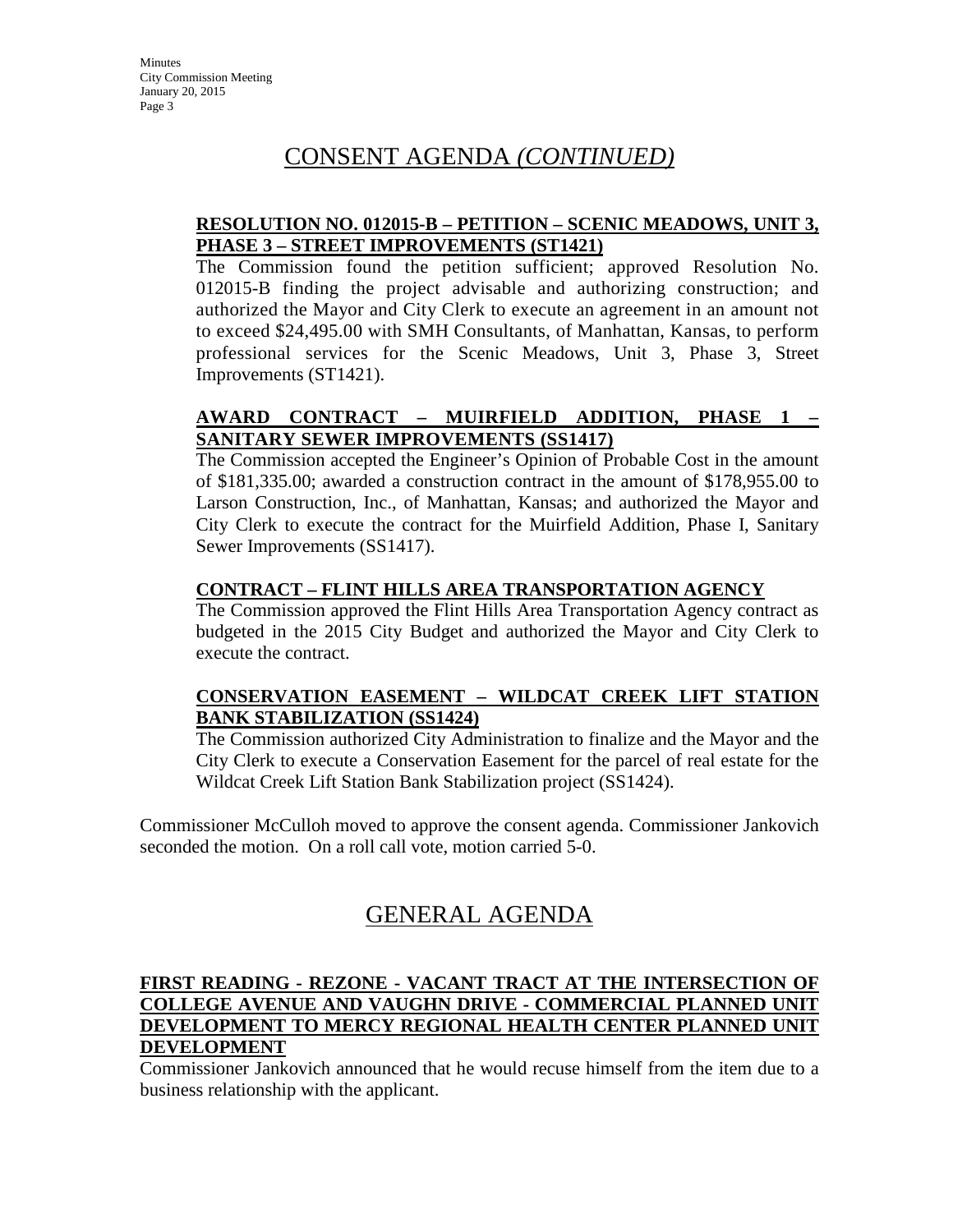### **FIRST READING - REZONE - VACANT TRACT AT THE INTERSECTION OF COLLEGE AVENUE AND VAUGHN DRIVE - COMMERCIAL PLANNED UNIT DEVELOPMENT TO MERCY REGIONAL HEALTH CENTER PLANNED UNIT DEVELOPMENT** *(CONTINUED)*

Eric Cattell, Assistant Director for Planning, presented an overview of the item.

Mayor Butler opened the public comments.

Hearing no comments, Mayor Butler closed the public comments.

After discussion, Commissioner Reddi moved to approve the first reading of an ordinance rezoning the vacant tract, generally located northwest of the intersection of College Avenue and Vaughn Drive, from College Avenue Medical Center PUD to Mercy Regional Health Center PUD; and, amending Ordinance No. 7097 and the Preliminary Development Plan of the Mercy Regional Health Center PUD, based on the findings in the Staff Report *(See Attachment No. 1)*, subject to the five (5) conditions of approval recommended by the Planning Board. Commissioner McCulloh seconded the motion. On a roll call vote, motion carried 4-0.

Commissioner Jankovich returned to the dais.

# **FIRST READING - AMEND ARTICLE X – FLOODPLAIN REGULATIONS OF THE MANHATTAN ZONING REGULATIONS**

Chad Bunger, Senior Planner, presented information on the new flood study and flood maps; provided a schedule of events from the beginning of the process to formal adoption; and highlighted uses of future conditioning mapping, higher standard floodplain regulation concepts, floodplains and definitions, basis of the regulations, proposed regulations, elevated structures, exemptions, and regulations. He provided information regarding the combined approach to floodplain regulations, higher standard concepts and cumulative improvements, and additional steps. He presented information from the Manhattan Urban Area Planning Board meeting and their action on the item. He also responded to questions from the Commission regarding notifications, potential impacts from property owned by Kansas State University, and coordination efforts with the updates to the Comprehensive Land Use Plan.

Mayor Butler opened the public comments.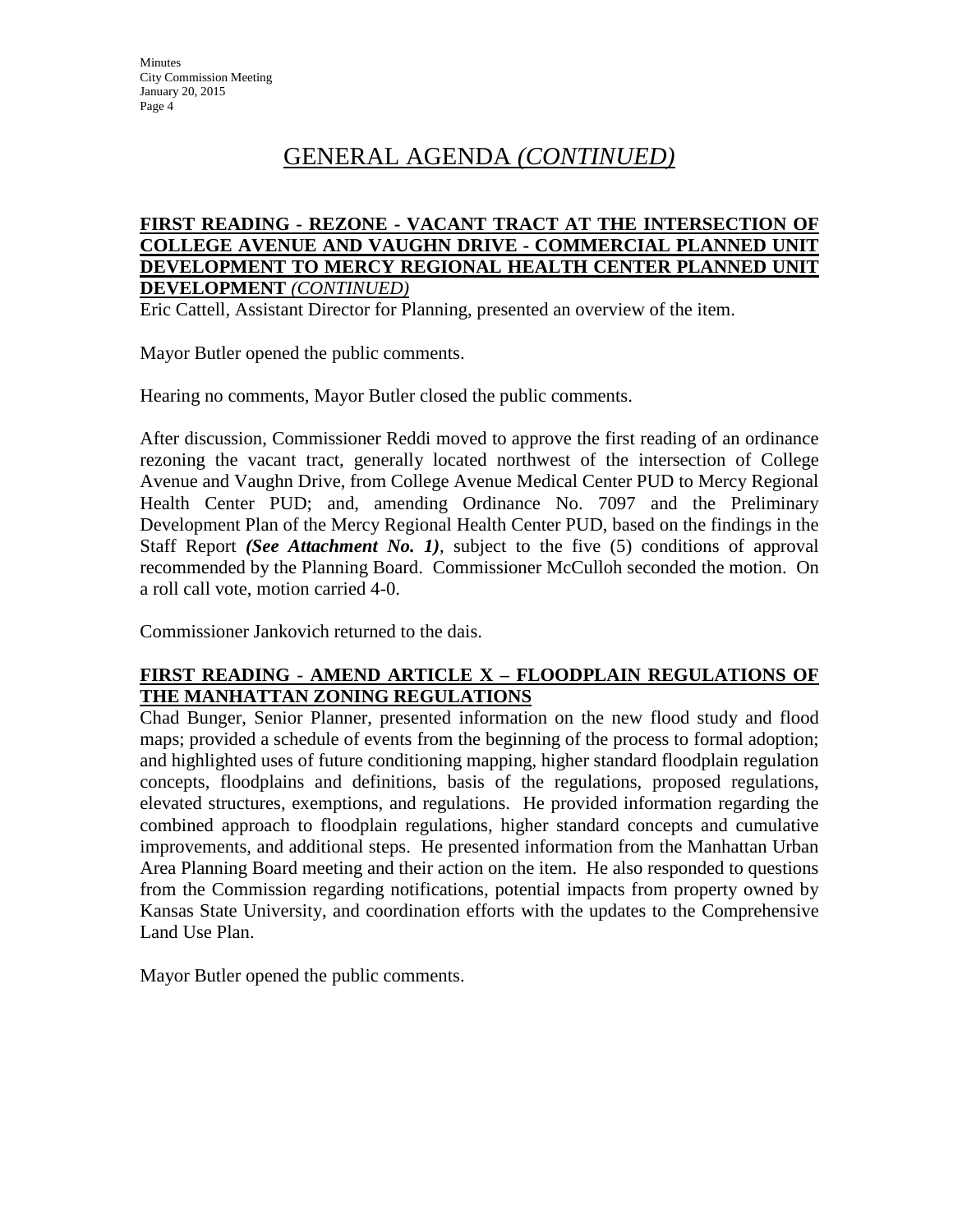### **FIRST READING - AMEND ARTICLE X – FLOODPLAIN REGULATIONS OF THE MANHATTAN ZONING REGULATIONS** *(CONTINUED)*

Joe Maggio, licensed real estate broker with Remax Realtors, President, Manhattan Association of Realtors, informed the Commission that he applauded what Chad Bunger and others have done to improve issues with flooding. However, he voiced concerns with the potential impact on disclosure information. He stated that if the ordinance is passed, the seller disclosure statement will need to be amended and include additional questions for home sellers. He voiced concerns with existing homes falling within future conditions mapping, flood insurance and Federal Emergency Management Agency (FEMA) requirements, and how the secondary market will react to the change with their loan practices.

Loren Pepperd, 1404 Oaktree Place, realtor and residential appraiser, provided the Commission with a sample Inspection Residential Appraisal Report and stated that could send red flags to lenders if a home is within the City of Manhattan's standard of a flood zone even if it is not in the FEMA flood zone. He also voiced concern that this proposal could devalue a lot of homes and cause people who live there to pay extra money per month they might not be able to afford in order to get flood insurance.

Chad Bunger, Senior Planner, responded to questions regarding building elevations and flood insurance requirements.

Loren Pepperd, 1404 Oaktree Place, realtor and residential appraiser, reiterated his concerns with the secondary market and the considerations to purchase flood insurance.

Chad Bunger, Senior Planner, responded to additional questions. He provided information on the approximate number of properties impacted by the regulations, research conducted in regards to the secondary market, and additional clarification on flood insurance.

Hearing no other comments, Mayor Butler closed the public comments.

After additional discussion and comments from the Commission, Commissioner Jankovich moved to approve first reading of an ordinance amending Article  $X -$ Floodplain of the Manhattan Zoning Regulations, as proposed, including adoption of the new Flood Insurance Study (FIS) and Flood Insurance Rate Maps (FIRM'S), based on the findings in the Staff Memorandum and the recommendation of the Planning Board *(See Attachment No. 2)*. Commissioner Reddi seconded the motion.

Ron Fehr, City Manager, responded to questions from the Commission and provided clarification on the item.

After additional comments, on a roll call vote, motion carried 5-0.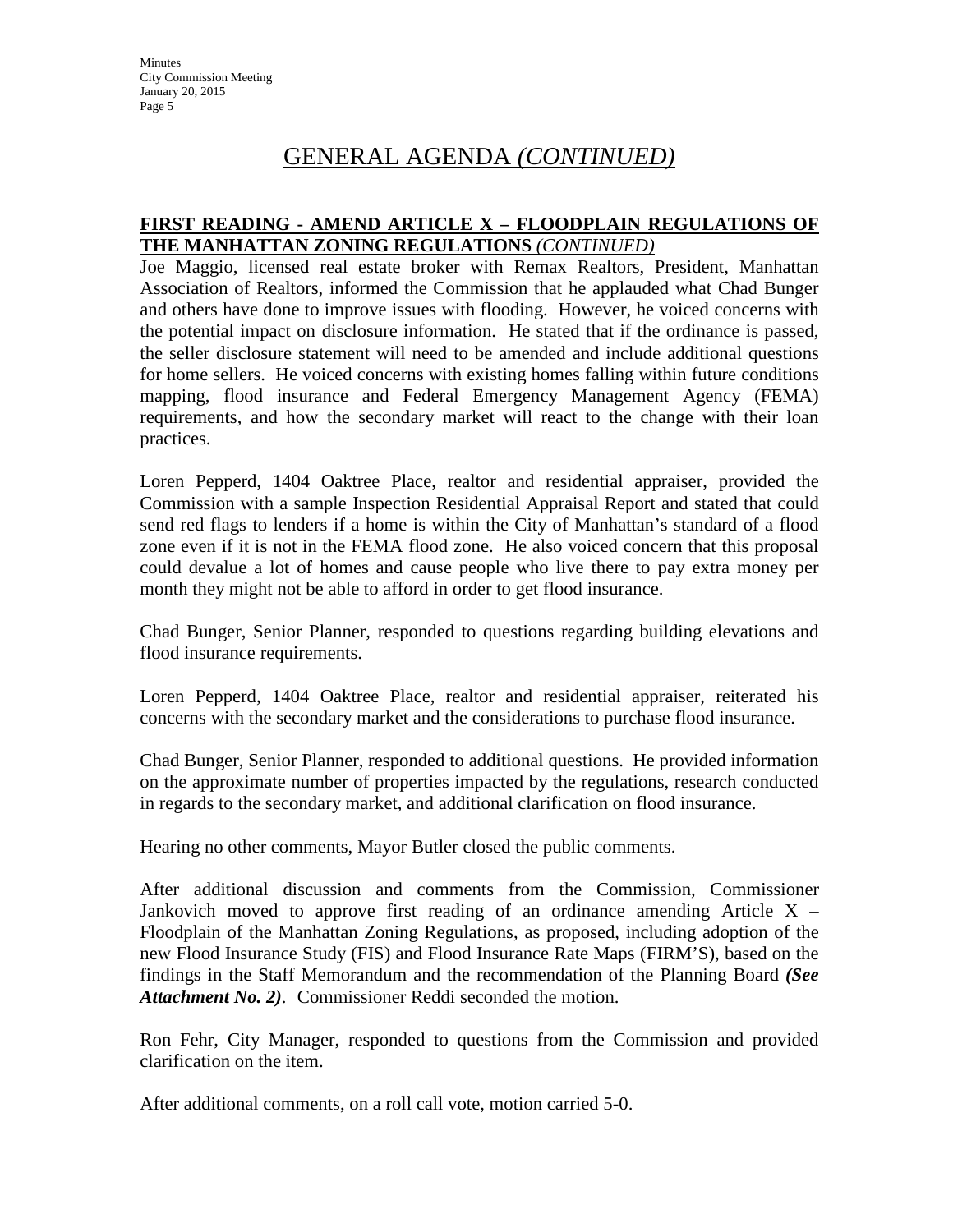### **REQUEST - ECONOMIC DEVELOPMENT ASSISTANCE - KANSAS STATE UNIVERSITY GOLF COURSE MANAGEMENT & RESEARCH FOUNDATION – COLBERT HILLS GOLF COURSE**

Jason Hilgers, Deputy City Manager, introduced the item and provided an overview.

Bill Frost, representing Colbert Hills, presented background information on Colbert Hills and their request to the City of Manhattan for assistance. He informed the Commission that Colbert Hills is on the verge of funding its operations from the revenue its facilities generate; however, that eventuality is likely three to four years away. He provided information on why the City is being asked to contribute to Colbert Hills, presented background information on Grand Mere Parkway and its annual assessment for the roadway, and requested that the City assist Colbert Hills with its special assessment obligation over the next four years with a grant of \$100,000 each year to assist in the obligation to pay the remaining disproportionate assessment for the roadway. He also presented the economic benefits provided to the City; provided information on the construction of the facility, wages, expenses, property and sales taxes, water payments, surrounding development of ongoing construction and residential construction; highlighted recreational benefits provided to the community. He stated that Colbert Hills is willing to work with the City; however, they would like to assist with the funding request.

Tom Holcombe, President of the Board, KSU Golf Course Management & Research Foundation, provided additional information on the request to assist Colbert Hills. He stated that Colbert Hills is a significant recreational facility for the citizens of Manhattan and the imposed special assessment is disproportionate to the benefit received by the golf course, when compared to the other benefitting properties and ongoing development. He then responded to questions from the Commission and provided additional information on the operations of Colbert Hills and the relationship and contract with the Kansas State University Athletic Department. He informed the Commission that they were willing to work with the City of Manhattan in any way that they can and reiterated the value that Colbert Hills brings to Manhattan. He then responded to questions from the Commission.

Mayor Butler opened the public comments.

Hearing no other comments, Mayor Butler closed the public comments.

Jason Hilgers, Deputy City Manager, informed the Commission that there are a number of different strategies that can be considered and asked for their input.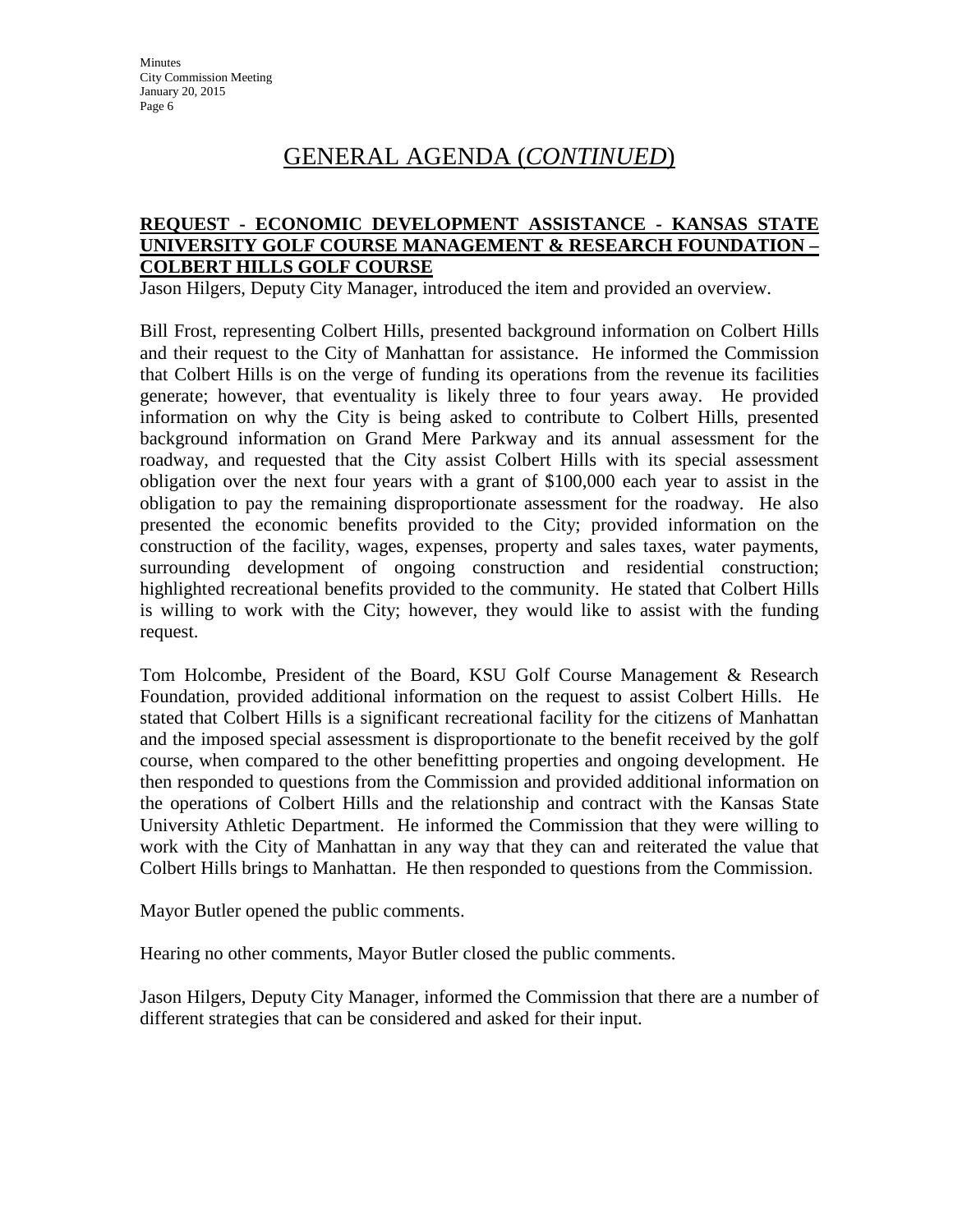# **REQUEST - ECONOMIC DEVELOPMENT ASSISTANCE - KANSAS STATE UNIVERSITY GOLF COURSE MANAGEMENT & RESEARCH FOUNDATION – COLBERT HILLS GOLF COURSE** *(CONTINUED)*

After discussion and comments from the Commission regarding the use of economic development funds, Ron Fehr, City Manager, responded to questions from the Commission regarding potential funding sources available if the Commission desires to proceed forward and provided information on the use of water by Colbert Hills.

Jason Hilgers, Deputy City Manager, responded to questions from the Commission and on the request to further discuss the use of economic development funds. He informed the Commission that City staff would work with Bill Frost and bring back a proposed agreement for the Commission's consideration.

After additional discussion and comments from the Commission, Commissioner Jankovich moved to approve advancing the request from Colbert Hills Foundation for further consideration and direct City Administration to develop an assistance agreement for formal review with evaluation of all available funding mechanisms included in the review. Commissioner Reddi seconded the motion.

On a roll call vote, motion carried 5-0.

At 9:15 p.m., the City Commission took a brief recess.

### **PROPOSAL FROM CHARLES GRIER, OWNER OF 210 NORTH EVERGREEN - POSSIBLE RESIDENTIAL EXPANSION - PURCHASE APPROXIMATELY 920 SQUARE FEET OF LAND FROM THE LANDMARK WATER TOWER TRACT**

Kiel Mangus, Assistant City Manager, presented background information and an overview of the item. He also highlighted the request received from Charles Grier, property owner at 210 Evergreen Street.

Charles Grier, 210 Evergreen Street, informed the Commission that he and his wife plan to spend more time in Manhattan and requested to purchase a small tract of land from the City adjacent to his property to be able to add onto their home at 210 Evergreen Street. He stated that their family needs more space than what the current home can provide and are trying to find a way to move the project forward.

Brent Bowman, Project Architect, Bowman Bowman Novick, Inc., presented an overview of the request. He provided information on the Sunset Addition to the City of Manhattan platted and dedicated by Sam Kimble and wife; presented a site plan coverage diagram, site plan, elevations and design drawings, three dimensional image showing the relationship to water tower, and site lines from an aerial perspective. He informed the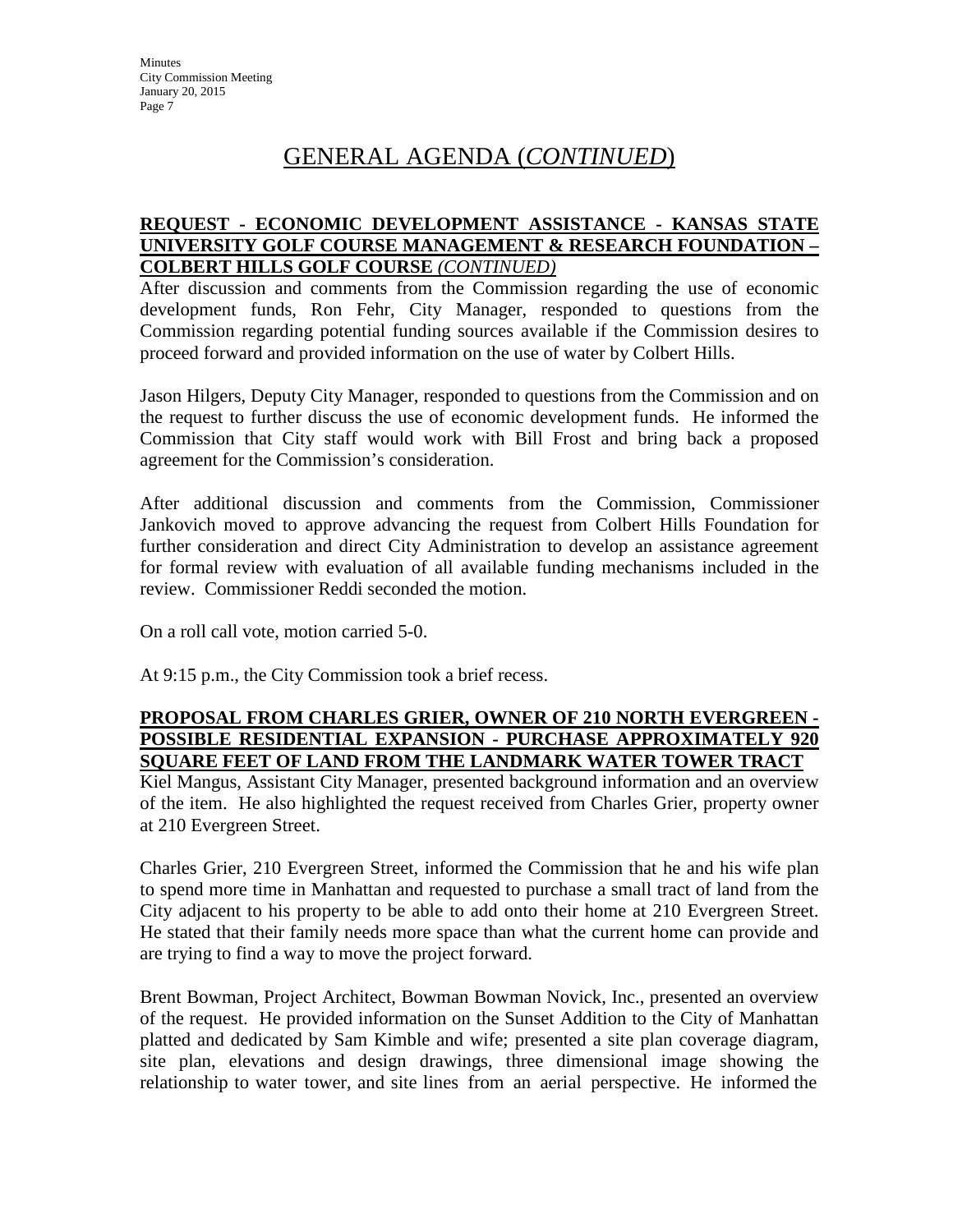#### **PROPOSAL FROM CHARLES GRIER, OWNER OF 210 NORTH EVERGREEN - POSSIBLE RESIDENTIAL EXPANSION - PURCHASE APPROXIMATELY 920 SQUARE FEET OF LAND FROM THE LANDMARK WATER TOWER TRACT** *(CONTINUED)*

Commission that the item was presented during a September 2014 Historic Resources Board meeting and that plans have been modified to move the addition to the home further away from the water tower. He informed the Commission that he understood that the property owner would need to go to the Board of Zoning Appeals for the expansion to occur and asked if the Commission would consider selling the property to the Grier's.

Mayor Butler opened the public comments.

Mel Borst, 1918 Humboldt Street, provided historical information on the property and neighborhood. He presented additional information on the plat from Sam Kimble and his wife, provided historical significance and eligibility of the Landmark Water Tower, and presented information on the Historic Resources Board. He stated that he was shocked to hear that this item was being entertained by the City Commission tonight and asked the Commission to honor the agreement with Sam Kimble and continue to hold and use the public site as a historic landmark. He stated that if the Commission chooses to proceed with selling the property, to please allow others to also submit proposals for purchase of the land. He informed the Commission that he was prepared to issue a check to purchase the property and donate it back to the City, with the restriction that it continues as a conservation easement. Finally, he stated that this item has created a perception that Manhattan does not value historic properties and requested that City staff develop a written policy regarding future proposals to purchase Manhattan public land and historic property.

Bill Raymond, City Attorney, provided additional information on the subject property deed and related case law. He responded to questions from the Commission and stated that the Commission has the discretion to sell the land if the Commission chooses.

Janet Borst, 1918 Humboldt Street, provided background information on the Historic Resources Board, its initial members, and responsibilities of the Board. She informed the Commission that the neighborhood had not heard about the project until last Friday, January 16, 2015, and prior to that, the item was discussed on the Historic Resources Board agenda in September 2014. She asked what the process is to sell public land, the responsibility of the staff liaison for the Historic Resources Board, and stated that the City needs a preservation planner. She voiced concerns with the process of the item and informed the Commission that this is not only a neighborhood concern, but a community concern.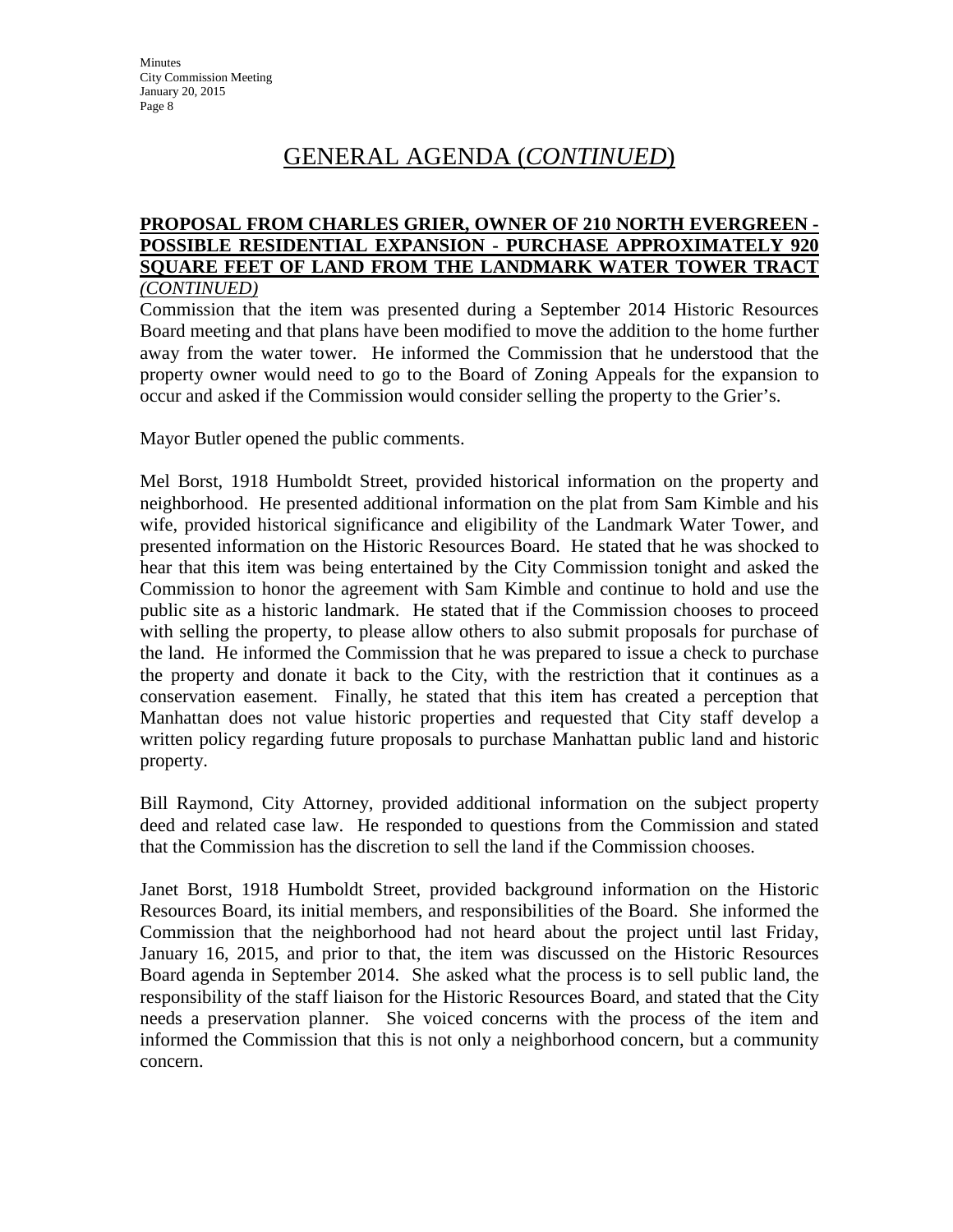#### **PROPOSAL FROM CHARLES GRIER, OWNER OF 210 NORTH EVERGREEN - POSSIBLE RESIDENTIAL EXPANSION - PURCHASE APPROXIMATELY 920 SQUARE FEET OF LAND FROM THE LANDMARK WATER TOWER TRACT** *(CONTINUED)*

After comments from the Commission, Ron Fehr, City Manager, responded to questions from the Commission regarding the process. He stated that it is important for the Commission to know about the item being requested by the applicant for their consideration.

Mel Borst, 1918 Humboldt Street, informed the Commission that the Landmark Water Tower is eligible for the National Historic Register and includes the site and the tower.

Brent Bowman, Project Architect, Bowman Bowman Novick, Inc., provided clarification on the proposed location of the house expansion to the Landmark Water Tower.

Tim de Noble, 1900 Sunset Lane, Professor, Kansas State University, and licensed architect, informed the Commission that the Grier's redesigned the project in a good faith effort to give the water tower its space. He stated that the Landmark Water Tower is much appreciated and is a landmark of great significance. He said the Grier's has a great stake in this item and has the ability to keep a watchful eye on the Landmark Water Tower. He also informed the Commission that he appreciated the Grier's desire to invest in the neighborhood and the city.

Sara Fisher, 811 Osage Street, President, Manhattan/Riley County Preservation Alliance, provided background information on the Landmark Water Tower, preservationists, and information on the Charleston Principles of Historic Preservation. She urged the Commission to take the opportunity to adopt a formal policy to protect the community's historical resources for everyone.

Charles Grier, 210 Evergreen Street, informed the Commission that he was not interested in having a group of people design his home, particularly from a group of people that has a lot of animosity. He stated that they have tried to accommodate with the site lines and the water tower. He stated that he has spent a lot of money already and could put up an eight-foot fence or turn the property into a rental, but was trying to stabilize and anchor the neighborhood. He requested that the Commission make a decision to proceed forward to the Board of Zoning Appeals or decide what they want to do.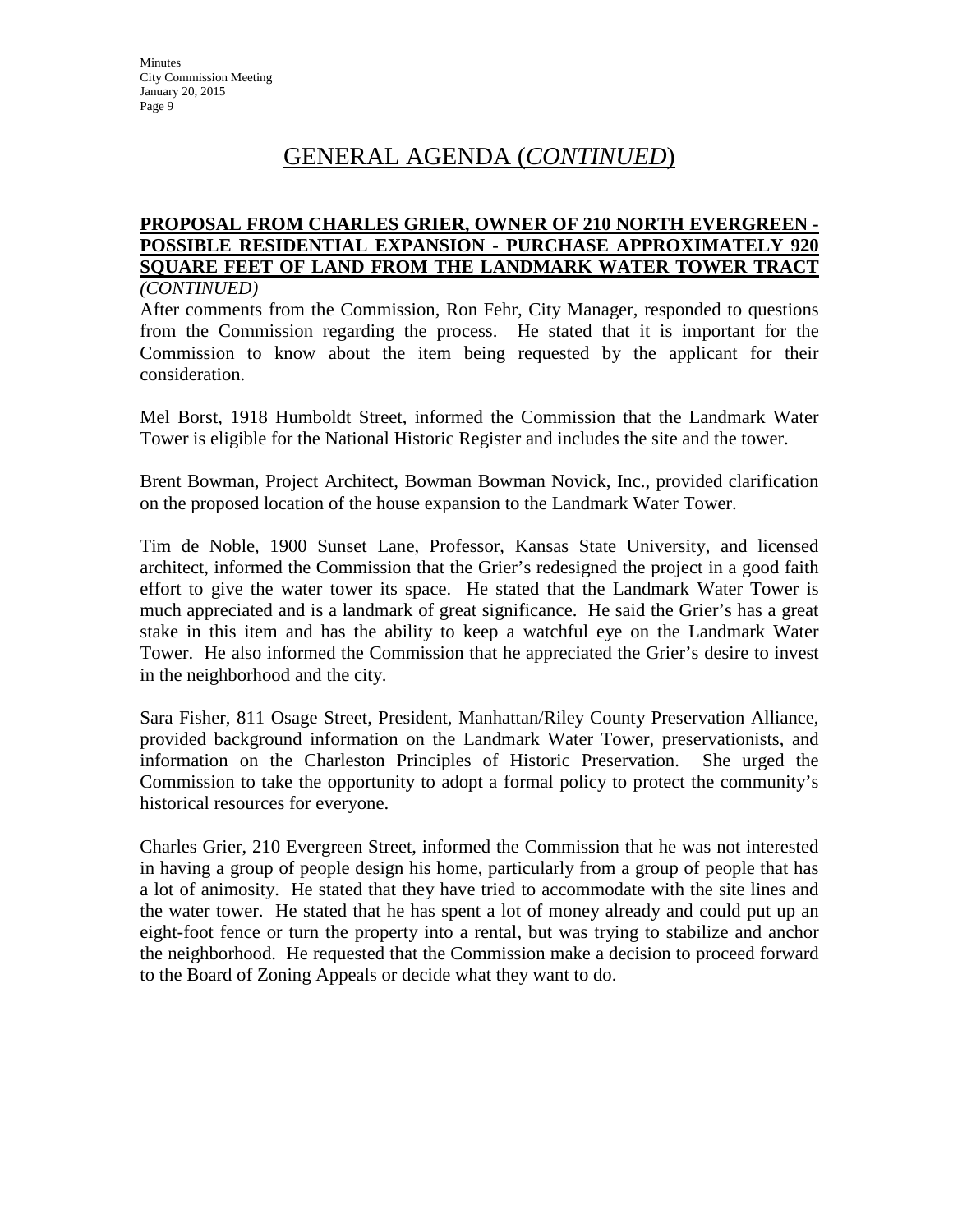#### **PROPOSAL FROM CHARLES GRIER, OWNER OF 210 NORTH EVERGREEN - POSSIBLE RESIDENTIAL EXPANSION - PURCHASE APPROXIMATELY 920 SQUARE FEET OF LAND FROM THE LANDMARK WATER TOWER TRACT** *(CONTINUED)*

Linda Glasgow, 2236 Snowbird Drive, voiced concerns about the process and professionalism. She provided background information on the item and brief history of Sam Kimble, his wife, and on the subject property. She informed the Commission that the Landmark Water Tower is a historic structure and it is clear that the site was very important. She encouraged the Commission to live up to its responsibilities as being a Certified Local Government, that this is a historic structure, and encouraged the City to take this very seriously.

Dixie West, 1024 Houston Street, asked the Commission what the policy was in purchasing land from the City if someone offered a higher price.

Kathy Dzewaltowski, 100 South Delaware Avenue, informed the Commission that she does not support selling City public property for this use and doing something harmful to the Landmark Water Tower. She voiced concern with the proposal, provided information on the Landmark Water Tower, and stated that it was not advisable to sell off a portion of land near the Landmark Water Tower.

Benston Oleen, 1920 Humboldt Street, urged the Commission to listen to the concerns expressed from the neighbors and to keep the land and historic site as public property. He encouraged consideration to make additions to the Grier property without selling any public land and to maintain as much of the Landmark Water Tower property for everyone.

Donna Schenck Hamlin, 1922 Leavenworth Street, informed the Commission about the process to register their home. She stated that they are very proud of this community in restoring the Delaware Avenue and Leavenworth Street steps and how little graffiti appears on the Landmark Water Tower. She encouraged the Commission to establish a procedure or policy that is transparent and consistent with the values as a community regarding historical sites and will improve the process.

Jim Roberts, 1900 block Pierre Street, provided background information on historical information regarding the site and conversations that he had with Charles Bissey when he was still living in Manhattan. He informed the Commission that all the public property around the Landmark Water Tower is historic and deserves to be preserved and enjoyed by the public.

Hearing no other comments, Mayor Butler closed the public comments.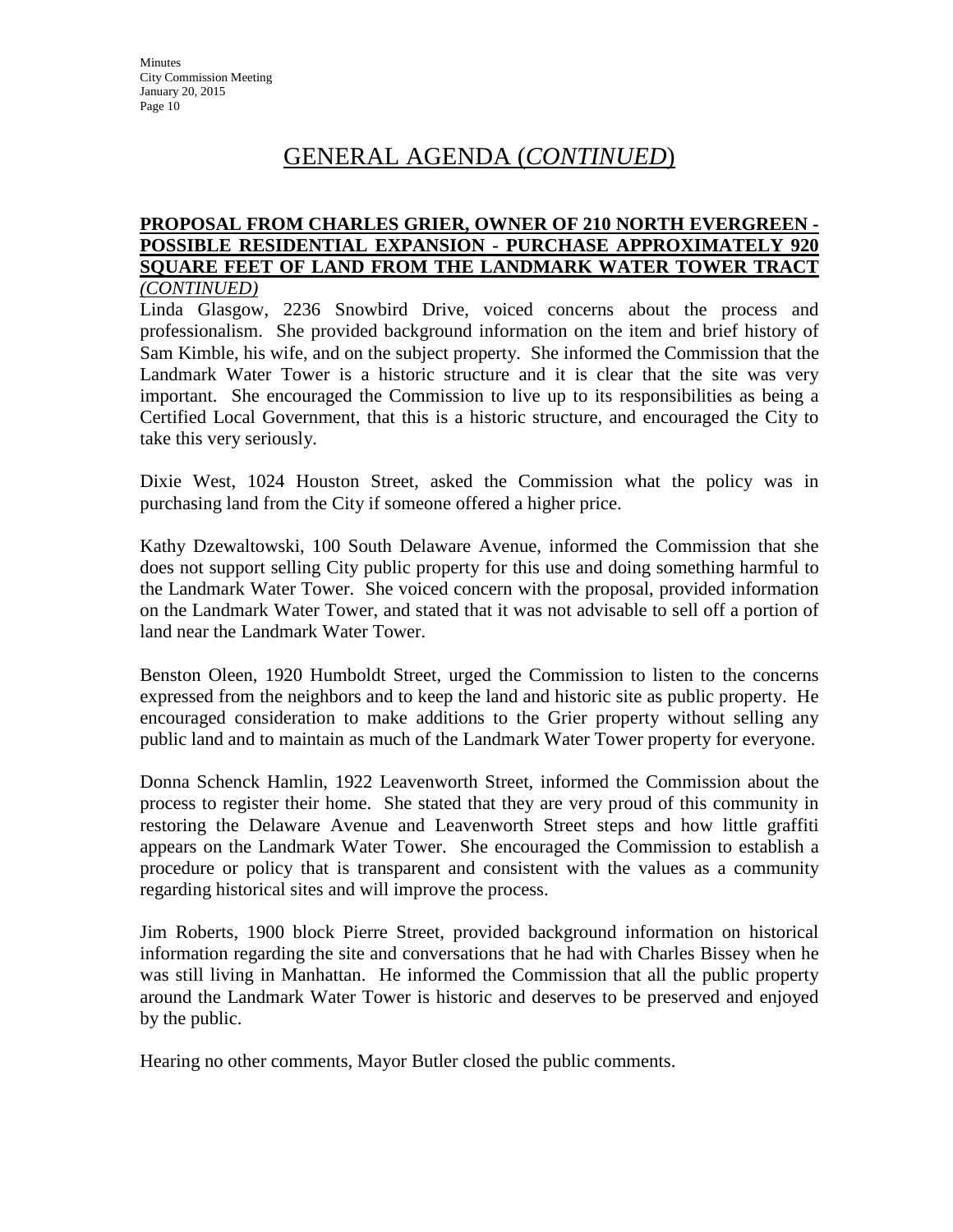### **PROPOSAL FROM CHARLES GRIER, OWNER OF 210 NORTH EVERGREEN - POSSIBLE RESIDENTIAL EXPANSION - PURCHASE APPROXIMATELY 920 SQUARE FEET OF LAND FROM THE LANDMARK WATER TOWER TRACT** *(CONTINUED)*

Commissioner Jankovich provided comments regarding the item, the process, history of the Landmark Water Tower, and offer received from a homeowner to acquire a piece of public property. He voiced his disappointment with the animosity this item has created, pitting neighbors against neighbors, and stated the he did not think this was healthy at all. He discussed the next potential steps in taking the item to the Board of Zoning Appeals and the opportunity for additional public input.

Commissioner Matta stated that he liked the plan presented and the proposed setback of the building expansion from the water tower. He said that he really did not like the idea of a bidding war because the Grier's have spent a significant amount of time, and has done so in good faith, to provide the City with a proposal and a price for Commission consideration. He voiced support to entertain the motion and move the item forward.

Commissioner Reddi stated that she talked with Susie Grier and had a good conversation about living in Manhattan and hoping to spend more time here with her family. She said that the reason the Grier's want to expand their house at this location is because of the Landmark Water Tower. She stated that the Grier's have modified and compromised from their initial design and recommended allowing them a chance to take the item to the Board of Zoning Appeals. She voiced her appreciation with the concerns expressed regarding the process and communication. She requested that a future work session be held to discuss selling City-owned land and to improve the process and procedures.

Commissioner McCulloh commented about the process and stated that the City has not done well by either party. She expressed her opposition and desire to maintain the Cityowned land acquired from Sam Kimble as public space around the Landmark Water Tower. She also voiced her concerns that the neighborhood was upset. She stated that she could not support the item.

Mayor Butler stated that the process was followed and the item needed to come to the City Commission. He provided additional information on the item and said the proposed expansion to the existing home would not destroy the water tower or move it, but would put the building expansion closer to the water tower. He voiced support to place the water tower on the historic registry and to consider creating a pocket park in this area. He stated the proposal will allow the Grier's to expand their home and increase the tax base in the neighborhood. Finally, he stated that after review of the facts, it makes sense to allow the Grier's to take the item to the Board of Zoning Appeals.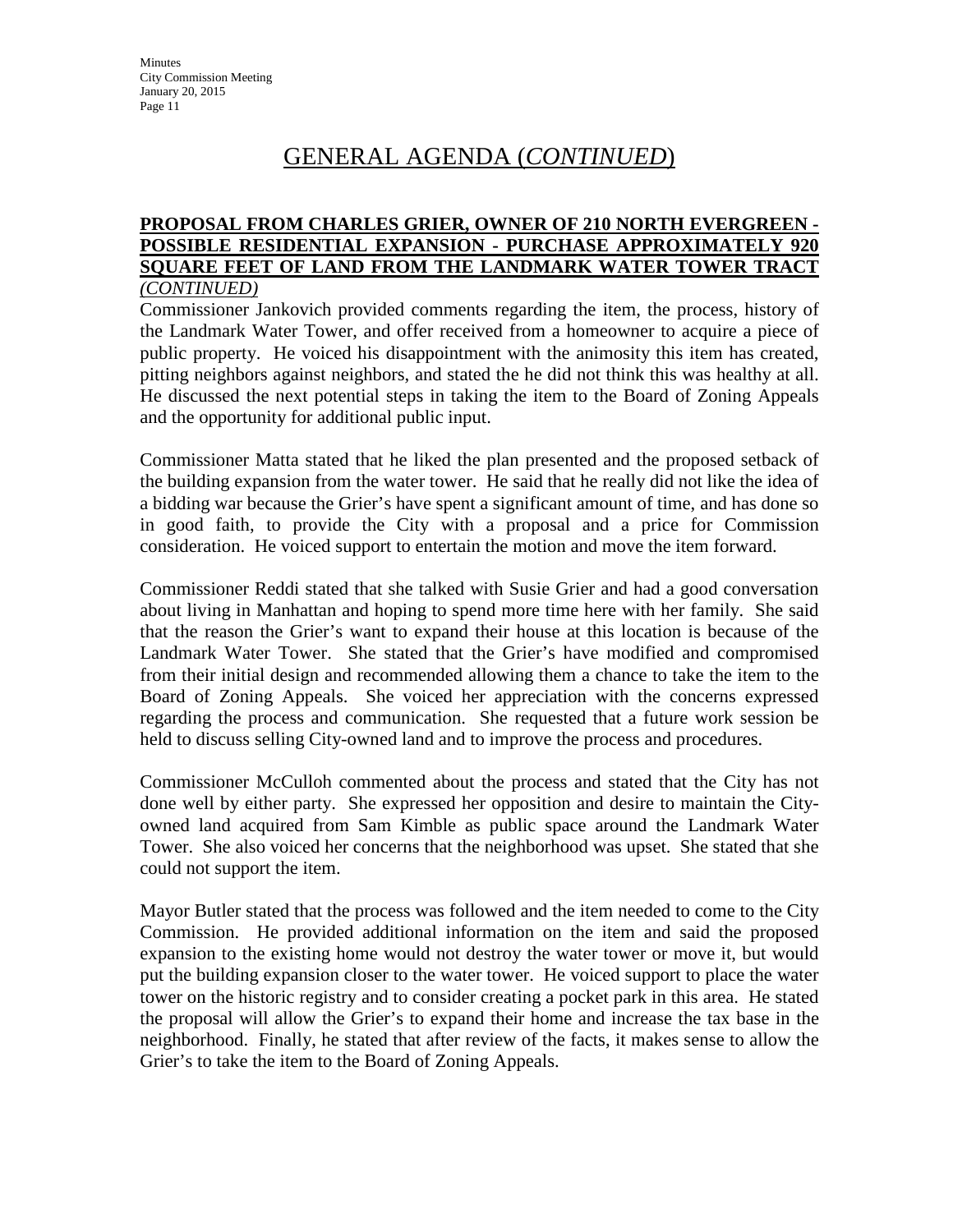Minutes **City Commission Meeting** January 20, 2015 Page 12

# **GENERAL AGENDA (CONTINUED)**

#### PROPOSAL FROM CHARLES GRIER, OWNER OF 210 NORTH EVERGREEN -POSSIBLE RESIDENTIAL EXPANSION - PURCHASE APPROXIMATELY 920 SQUARE FEET OF LAND FROM THE LANDMARK WATER TOWER TRACT (CONTINUED)

After further discussion and additional comments from the Commission, Commissioner Matta moved to approve advancing the request for City property adjacent to 201 N. Evergreen and co-sign an application as the property owner to the Board of Zoning Appeals to determine a project outcome. Commissioner Jankovich seconded the motion. On a roll call vote, motion carried 4-1, with Commissioner McCulloh voting against the motion.

Ron Fehr, City Manager, responded to additional questions from the Commission.

#### **ADJOURNMENT**

At 11:32 p.m., the Commission adjourned.

MMC, City Clerk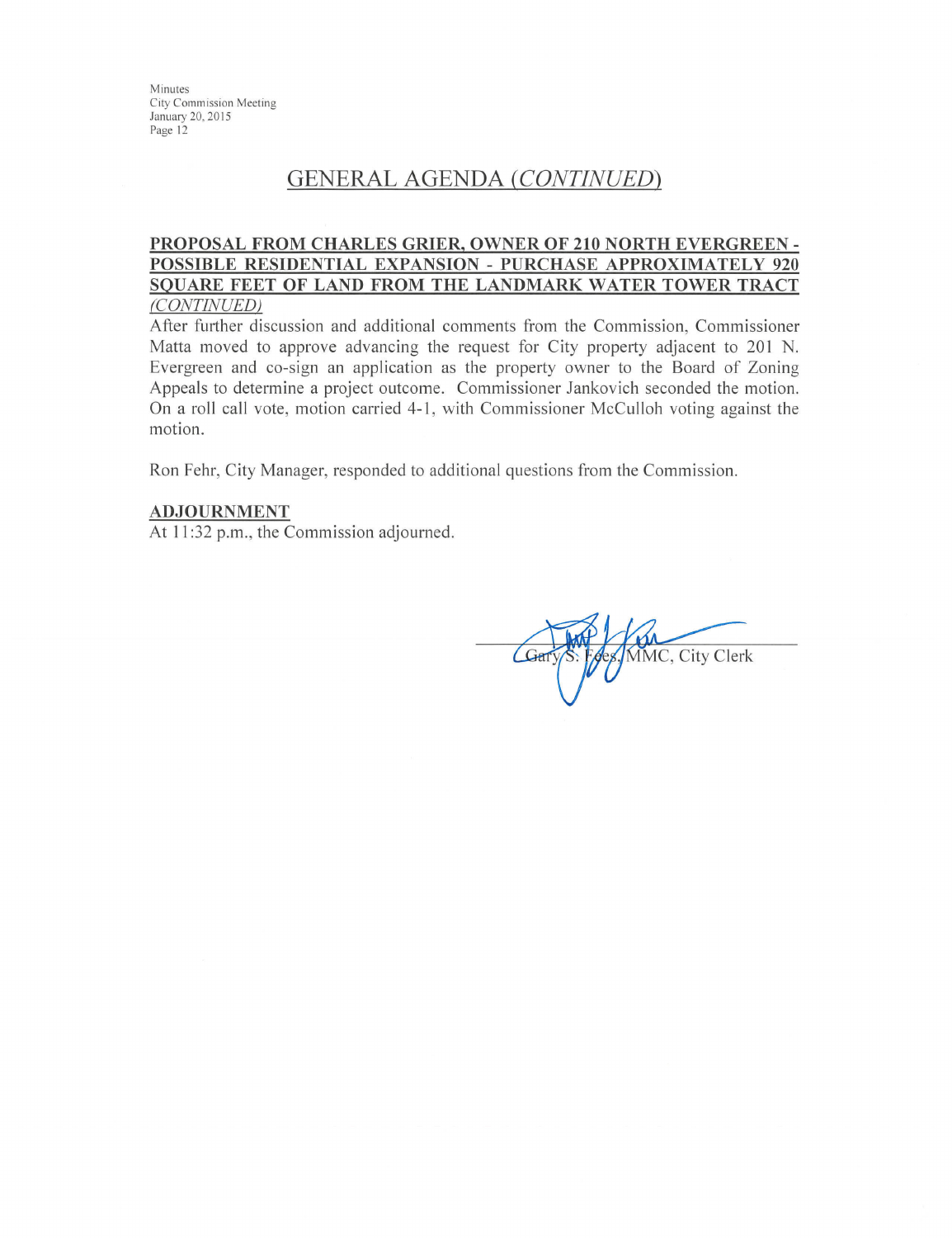#### **STAFF REPORT**

# **APPLICATION TO REZONE PROPERTY TO PLANNED UNIT DEVELOPMENT DISTRICT AND AMEND ORDIANCE NO. 7097.**

# **BACKGROUND**

**FROM:** College Avenue Medical Center PUD, Commercial Planned Unit Development

**TO:** Mercy Regional Health Center PUD, Commercial Planned Unit Development

**OWNERS/APPLICANT:** Mercy Regional Health Center, Inc. – John Broberg, Senior Administrator

**DATE OF NEIGHBORHOOD MEETING:** November 16, 2014

**DATE OF PUBLIC NOTICE PUBLICATION:** December 15, 2014

**DATE OF PUBLIC HEARING: PLANNING BOARD:** January 5, 2015 **CITY COMMISSION:** January 20, 2015

**LEGAL DESCRIPTION:** The site is an unplatted tract in Section 12, Township 10 South, Range 7 East.

**LOCATION:** Generally located to the northwest of the intersection of College Avenue and Vaughn Drive.

**AREA:** 0.95 acres.

**PROPOSED USES:** An off-street parking lot associated with the existing Mercy Regional Hospital Emergency Department entrance.

**PROPOSED BUILDINGS AND STRUCTURES:** The proposal is to rezone the vacant tract to be a part of the Mercy Regional Health Center and amend Ordinance No. 7097 to allow for the proposed off-street parking lot.

The recently approved PUD includes the existing Mercy Regional Hospital and a storage building, and Manhattan Surgical Center, the new 33,000 square foot medical office building, the existing air ambulance helicopter landing pad, off-street parking lots and landscaping. An application has not been made to date for a Final Development Plan for the hospital property.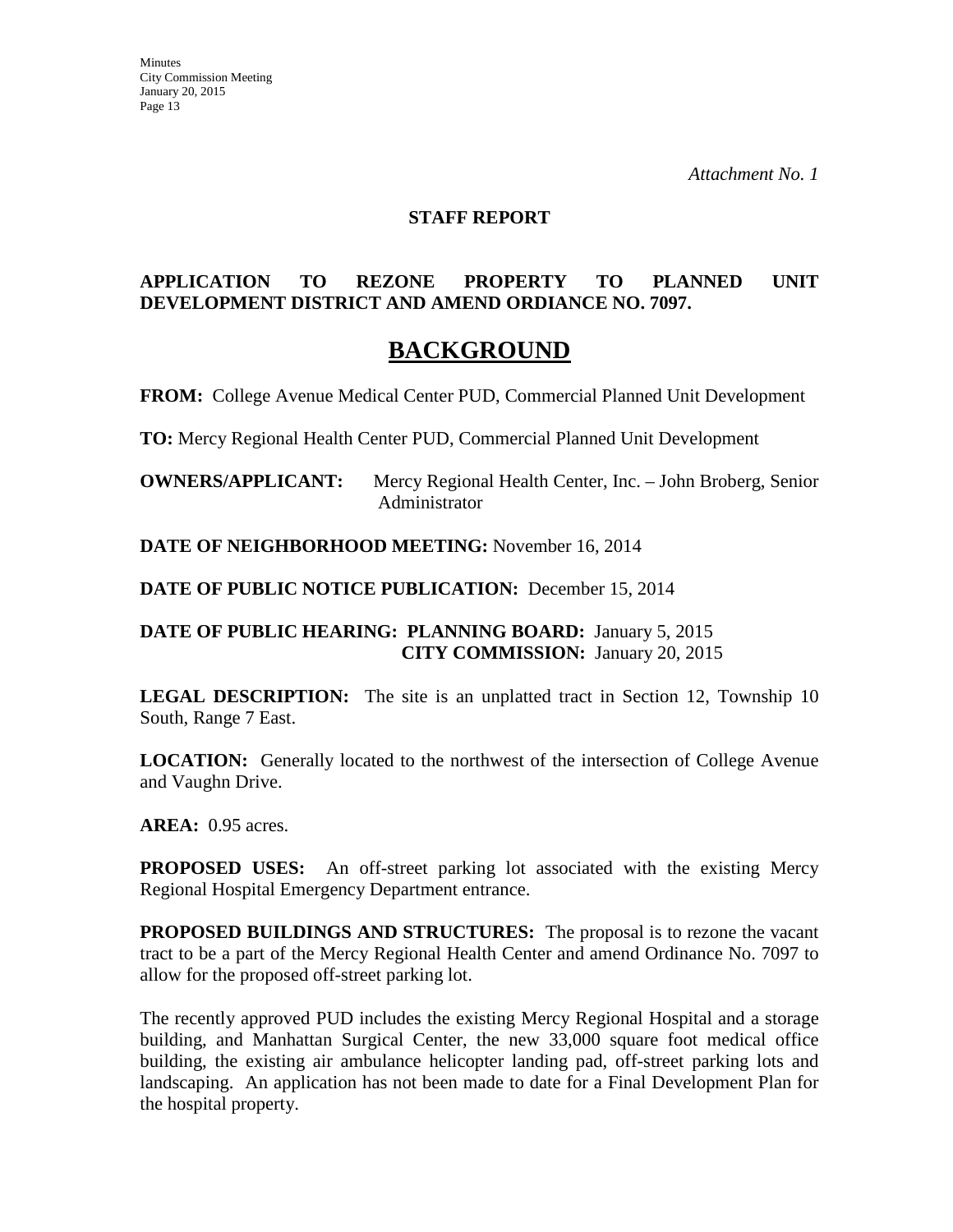**Minutes** City Commission Meeting January 20, 2015 Page 14

The proposed use of the site to be added to the Mercy Regional Health Center PUD is an eighty (80) stall off-street parking lot and associated landscaping. The parking lot is intended to be used for the Emergency Department and other hospital departments near the southeast building entrance. The parking lot will gain access from the internal driving aisle on the hospital site. Sidewalks and pedestrian crosswalks are shown on the site to connect to existing sidewalks on the hospital site and to the entrances of the building.

Eight-hundred forty-five (845) off-street parking stalls were approved with the Mercy Regional Health Center PUD Preliminary Development Plan. The proposed Preliminary Development for the off-street parking lot would eliminate one (1) existing parking space to the northeast of the site. If approved, the total off-street parking count for the entire health center site would be 924.

A note on the PUD site plan states that the PUD site has an existing agreement with Kansas State University to share 250 parking stalls in the football stadium parking lot to the east of the PUD site during non-game days. These parking spaces are not included in the site parking calculation.

Note: A small building addition to the Emergency Department is shown on the Preliminary Development Plans. The addition is approximately 2,850 square feet in area. Because of the relatively small size of the addition and the process that the Mercy Regional Health Center PUD is in, City Administration has determined that the Emergency Department addition will be addressed with the Final Development Plans for the overall PUD.

| <b>Use</b>                     | <b>Square Feet</b> | Percentage |
|--------------------------------|--------------------|------------|
| <b>Building</b>                | 184,170            | 20.0%      |
| Paved Area (Parking, Driveways | 458,843            | 49.8%      |
| & Sidewalks)                   |                    |            |
| Landscape & Manicured Lawn     | 279,184            | 30.3%      |
| Area                           |                    |            |
| <b>Total Open Space</b>        |                    | 30.3%      |
| <b>Total Impervious</b>        |                    | 69.7%      |

# **PROPOSED LOT COVERAGE**

**SIGNS:** Only directional and regulatory signs are proposed for the rezoning site. Various wall and pylon signs for the existing hospital, surgical center and new medical office building were approved with the Preliminary Development Plan.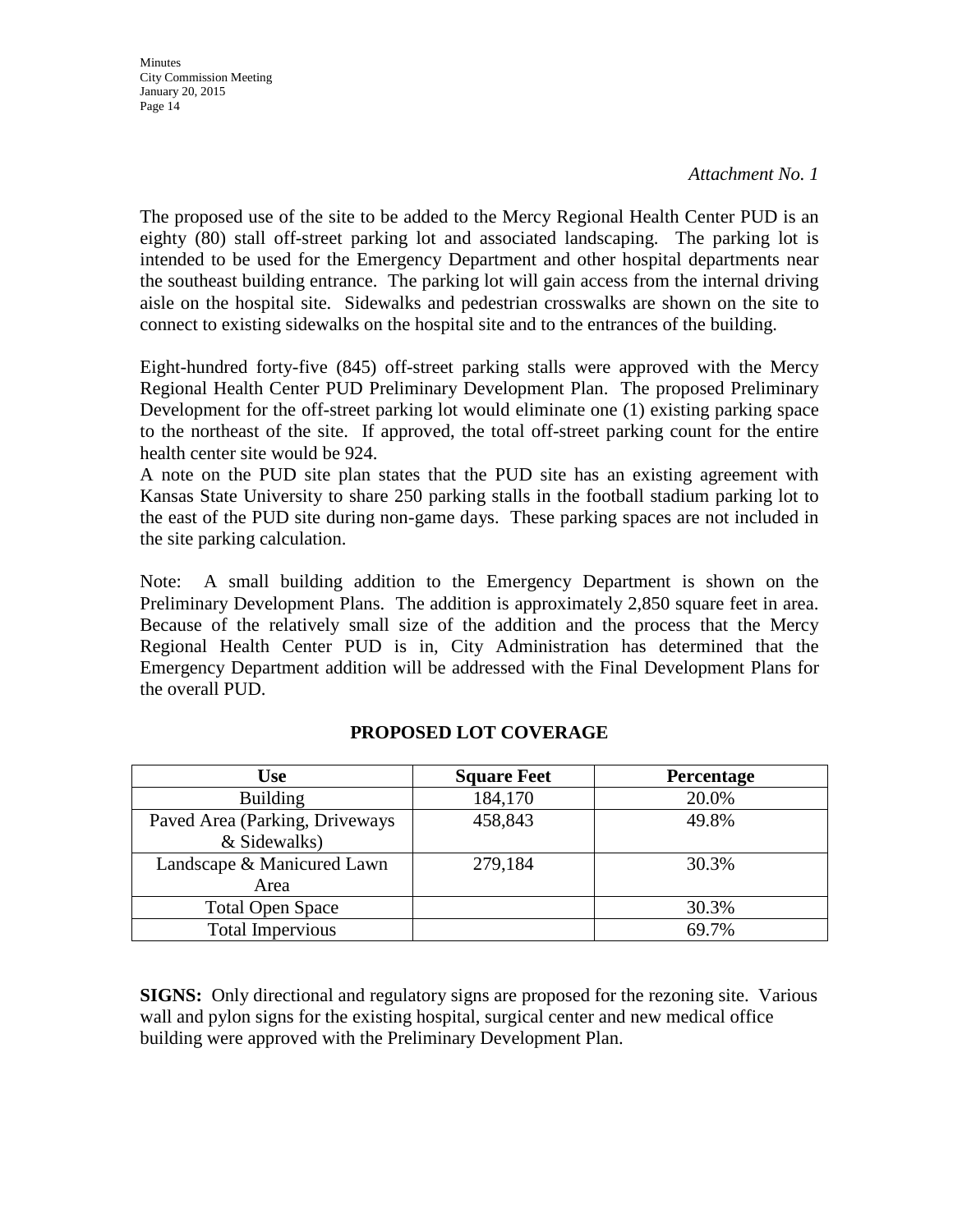**Minutes** City Commission Meeting January 20, 2015 Page 15

**PROPOSED LIGHTING:** New LED light fixtures are to be mounted on twenty-five (25) foot tall poles to illuminate the new off-street parking lot. The application materials state the proposed light fixtures can be directed to limit light spillage onto adjacent properties. An illumination study was conducted for the site that shows the light from the proposed LED fixtures should not migrate to neighboring properties. The Zoning Regulations requires that all lighting be shielded and fully cut off.

New and existing lighting was approved for the hospital site with the Preliminary Development Plan completed in October, 2014.

# **SIX REVIEW CRITERIA FOR PLANNED UNIT DEVELOPMENTS**

**1. LANDSCAPING:** The application site plan shows that the perimeter of the off-street will be heavily landscaped with deciduous shade trees, evergreen trees, and ornamental trees, upright evergreen trees for screening, shrubs and ornamental grasses. The perimeter of the parking lot, adjacent to the streets, and streets will also be planted with grass.

**2. SCREENING:** Due to the off-street parking lot being located next to an established residential neighborhood, the applicant has provided significant landscaping around the site. This year-around landscaping will screen the adjacent neighbors from the parking lot and also provide a visual buffer along the streets. No sight-obscuring screening is proposed.

**3. DRAINAGE:** The off-street parking lot is less than one (1) acre in area. Because of this, a detailed drainage study and post-construction best management study for water quality was not required.

However, the applicant has worked with the City to create a drainage plan for the site that will minimize impacts on adjacent properties. The application site plans shows the stormwater will be collected on the parking lot by area inlets and directed, via underground stormwater infrastructure, to College Avenue. The storm water runoff will flow to the north on College Avenue to the headwaters of the Marlatt Ditch drainage area.

The hospital site has a detention/retention basin on the northeast corner of the site. The City Engineer has determined that the size of the basin accommodates the stormwater runoff from current development and the new medical office building to an appropriate level. The redirected stormwater will not adversely impact the properties downstream on the Marlatt Ditch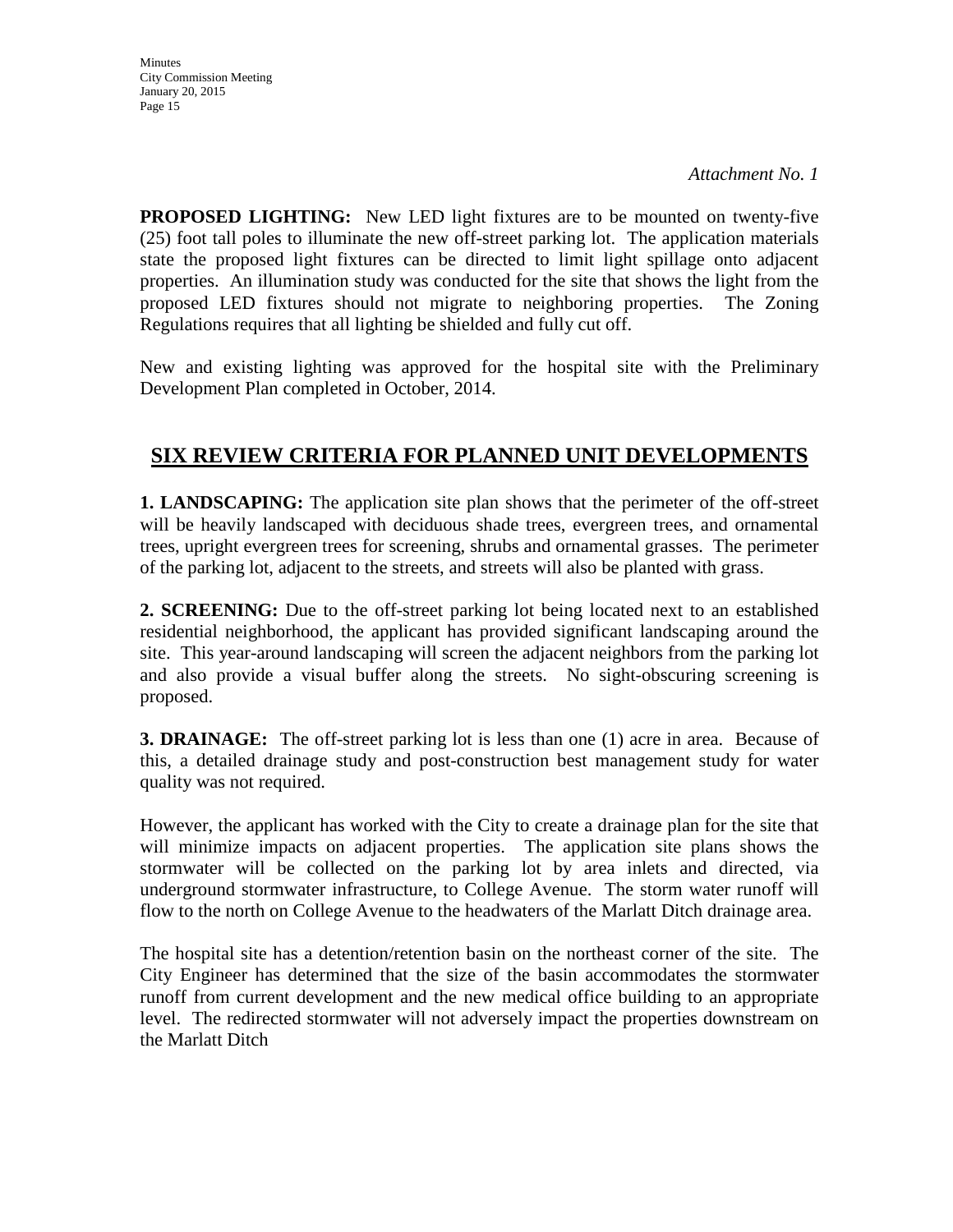The City Engineer prefers this plan over directing the stormwater to the south towards the existing residential neighborhood. The residential neighborhood is in the upper reaches of the Wildcat Creek Watershed.

**4. CIRCULATION:** Vehicle access to the site will be from the internal driving lane south of the hospital that intersects with College Avenue.

Because of the size and scope of the proposed off-street parking lot and that it does not directly connect to City streets, a traffic analysis was not required by the City's Traffic Engineer. No new buildings or significant expansions are proposed on the hospital site that would create a new traffic demand that would increase traffic to the site.

The proposed parking lot is located to provide more parking for patients and visitors to the emergency department and other departments near the south east entrance.

# Pedestrian and Bicycle Access

Sidewalks are found along College Avenue and internal to the PUD site to provide pedestrian access to the existing and medical office buildings. Sidewalks and a pedestrian crosswalk are proposed in the proposed parking to connect to the existing sidewalks on the hospital site.

Bike racks were shown on the Preliminary Development Plans for the hospital site. The number and location of these bike racks will be finalized during the Final Development Plan process.

# Off-Street Parking

As previously stated, eight-hundred forty-five (845) off-street parking stalls was approved in the Preliminary Development Plan process on the hospital site. Eighty (80) new offstreet parking lots are proposed on the rezoning site. The location of the proposed parking lot will remove one (1) existing parking space from the hospital site. The total off-street parking on the Mercy Regional Health Center campus, including the proposed off-street parking lot will be 924.

A note on the PUD site plan states that the PUD site has an existing agreement with Kansas State University to share 250 parking stalls in the football stadium parking lot to the east of the PUD site during non-game days. These parking spaces are not included in the site parking calculation.

No new buildings or major expansions are proposed that would require additional offstreet parking. The proposed parking lot is to provide parking for patients and visitors to the Emergency Department and other hospital departments near the southeast entrance.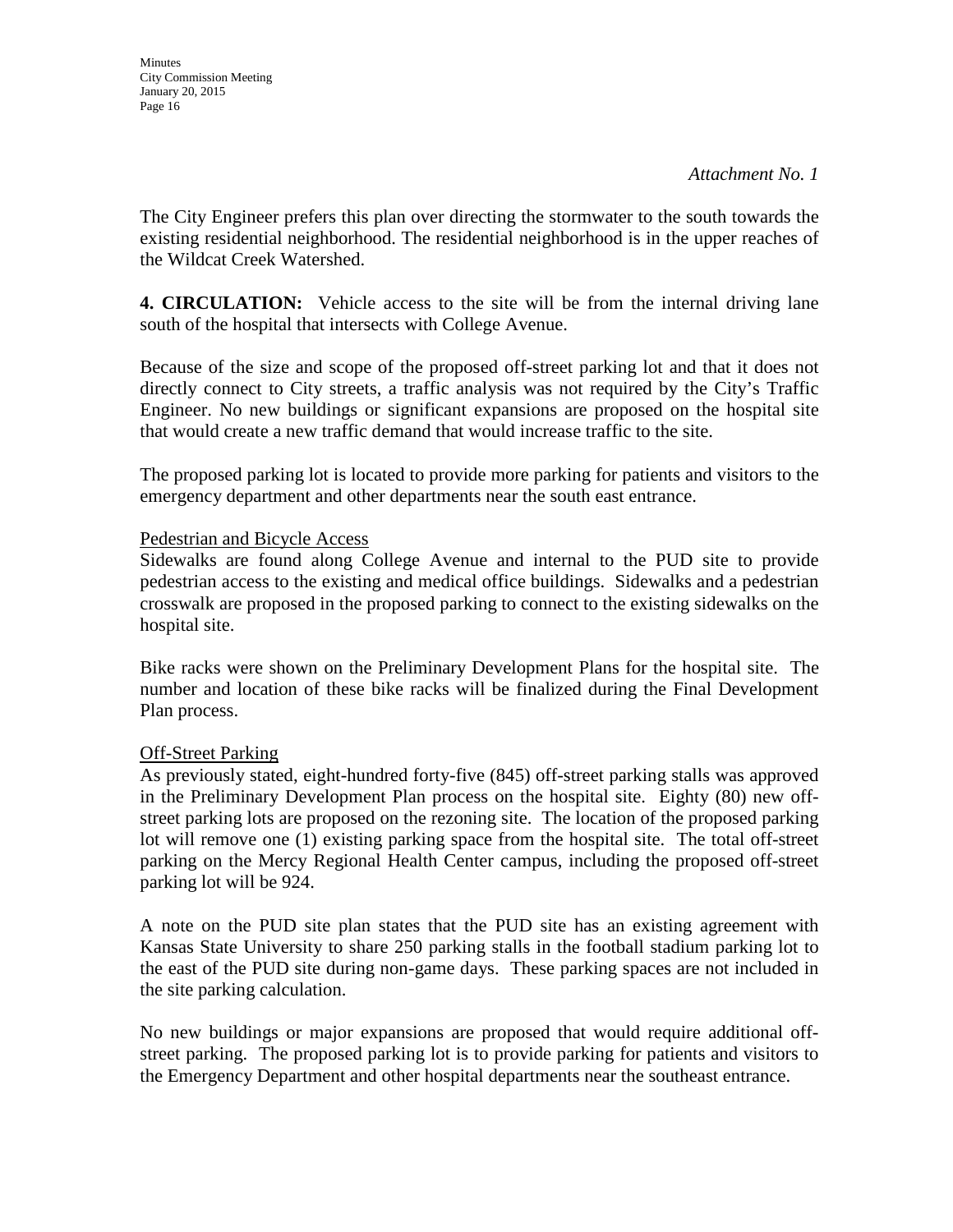Considering the existing developments, the parking agreement with the University and the proposed campus setting of medical office buildings, the off-street parking appears to be adequate. No on-street parking on adjacent congested streets should occur from the existing and proposed developments.

**5. OPEN SPACE AND COMMON AREA:** Open space on the site is limited to manicured grass lawn areas around the parking lot and along the roadways. There are outdoor opens areas adjacent to the existing and proposed buildings for patients, visitors and staff on the hospital site, but the space is generally limited.

**6. CHARACTER OF THE NEIGHBORHOOD:** The surrounding neighborhood can be characterized by a mix of single-family homes, most of which are rental units, multiple-family apartment complexes, the hospital and surgical center and the Kansas State University Sports Complex. The single-family homes are generally located on small lots to the south and west of the site. The apartment complexes are located to the north, across Kimball Avenue.

# **THIRTEEN MATTERS TO BE CONSIDERED WHEN CHANGING ZONING DISTRICTS**

**1. EXISTING USE:** A vacant tract of land owned by the Mercy Regional Health Center. Approved uses of the PUD include Mercy Regional Hospital with air ambulance helicopter landing pad and off-street parking lots, existing Manhattan Surgical Center and off-street parking lots and a vacant lot that was the former location of the St. Joseph Retirement Center and Nursing Home. The recently approved medical office building is to be constructed on the former nursing home site. The Final Development Plan process for that site needs to be complete before a building permit can be issued for the new building.

**2. PHYSICAL AND ENVIRONMENTAL CHARACTERISTICS:** The rezoning site is generally flat. Stormwater runoff naturally flows to the south toward the residential neighborhood along Vaughn Drive. The site is bounded by the Mercy Regional Health Center to the north, College Avenue to the east and single-family homes to the west and south. Both streets are four-lane minor arterial roadways. Vaughn Drive, a local residential street is immediately to the south of the rezoning site.

# **3. SURROUNDING LAND USE AND ZONING:**

**NORTH:** Mercy Regional Health Center Campus; Commercial PUD.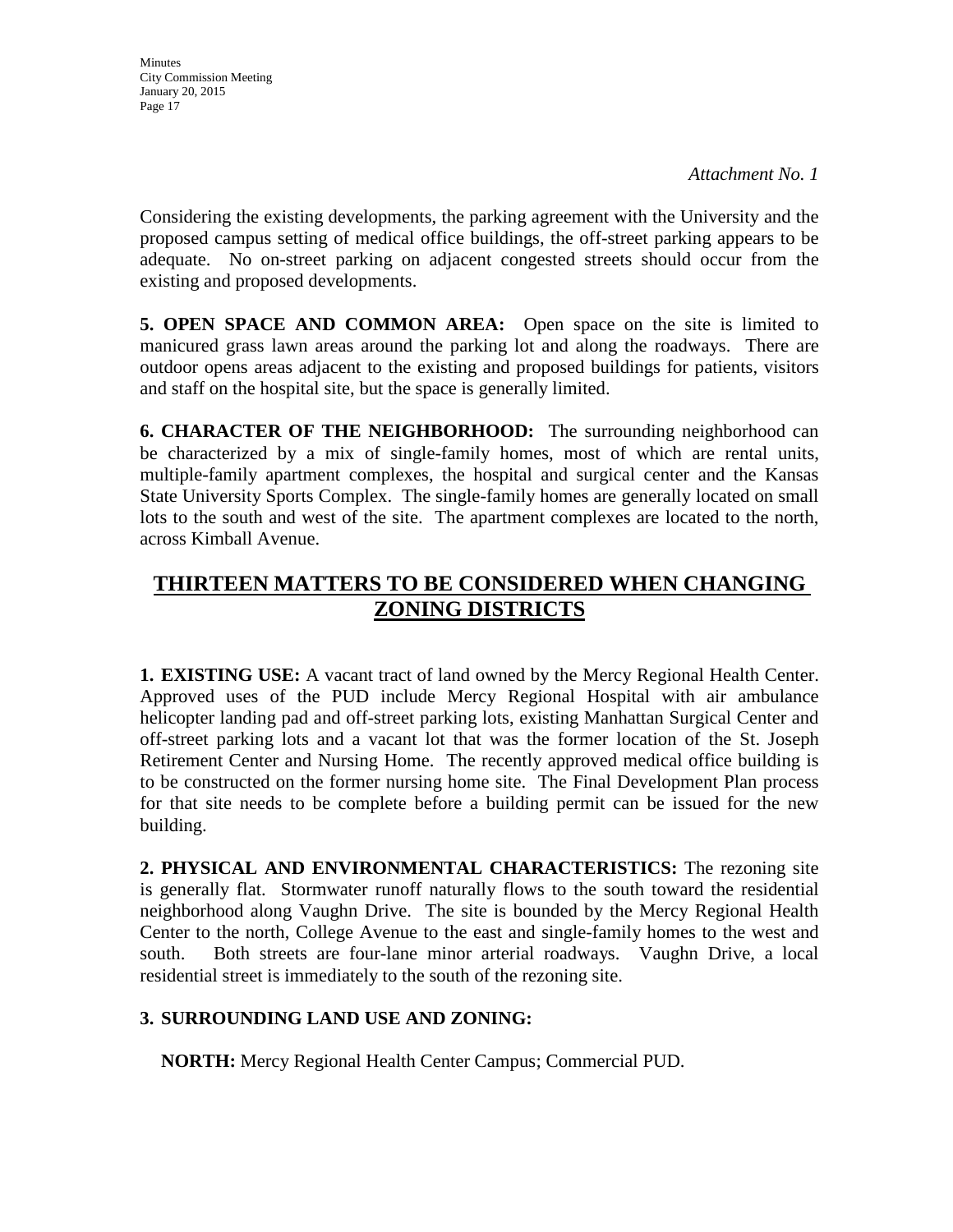**SOUTH:** Vaughn Drive, a two-lane, local street and single-family homes; R, Single-Family Residential District.

**EAST:** College Avenue, a four-lane minor arterial roadway and the Kansas State Sports Complex; R-1, Single-Family Residential District, R District and U, University District.

**WEST:** Single-Family Homes; R District

- **4. CHARACTER OF THE NEIGHBORHOOD:** See above under Review Criteria for Planned Unit Development, number 6.
- **5. SUITABILITY OF SITE FOR USES UNDER CURRENT ZONING:** The site is currently zoned College Avenue Medical Office PUD. The PUD was established in 1991 to construct a two-story medical office building with 9,800 square feet of floor area and an accessory off-street parking lot. A Final Development Plan was never submitted. Several extensions were approved by the MUAPB, with the last one occurring in 2000, expiring in November, 2001.

Section 9-107, Abandonment or Failure to Proceed, dictates the procedure for dealing with PUD's that are abandoned. Basically, if a Final Development Plan is not submitted within two (2) years of the original approval or extensions are not granted, the project is considered abandoned and the MUAPB can proceed with rezoning the site to an appropriate classification. The MUAPB never proceeded with the rezoning process of the site. The site is not suitable under its current zoning district.

**6. COMPATIBILITY OF PROPOSED DISTRICT WITH NEARBY PROPERTIES AND EXTENT TO WHICH IT MAY HAVE DETRIMENTAL AFFECTS:** The area to the south and west is zoned R, Single-Family Residential District and consists of single-family homes, most of which are rental units. The site has remained vacant since 1991, when the site was rezoned from R, Single-Family Residential District to Commercial PUD for the College Avenue Medical Office.

The proposed rezoning to PUD and the Preliminary Development Plan to construct a parking lot with eighty (80) spaces will increase the amount of noise, light and traffic to the area, compared to the existing vacant land. The applicant has developed a site plan with significant landscaping in the form of deciduous and evergreen trees and shrubs along the west property line that abuts the residential neighborhood and ornamental shrubs and grasses along the south and east property lines along the streets. The proposed landscaping should provide adequate screening of the parking lot for the homes to the west of the site and provide a visual buffer along the street frontages.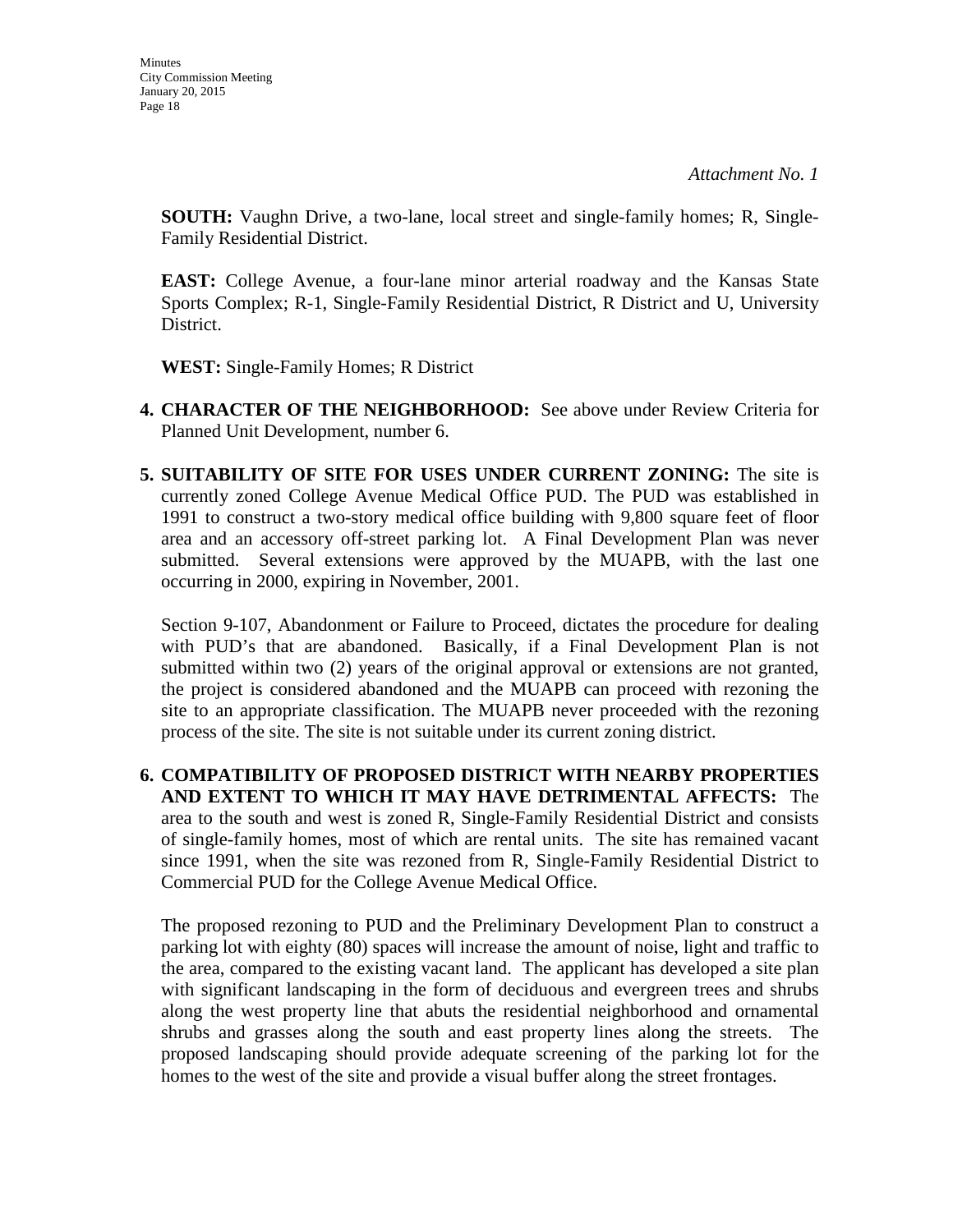**Minutes** City Commission Meeting January 20, 2015 Page 19

*Attachment No. 1*

The new site lighting plans shows light poles to illuminate the off-street parking lot. These lights are required to be fully shielded to cutoff the light at least the property line.

As part of the process to request a rezoning, the applicant held a neighborhood meeting on November 6, 2014. According to the meeting minutes, nine (9) adjacent property owners were present, along with the applicant and support staff. The meeting minutes state that everyone was generally in favor of the proposal. One meeting attendee had concerns with traffic through the residential neighborhood. Another attendee voiced concerns about the visual impact on the adjacent neighborhood. According to the minutes, both concerns were alleviated once the site plan and landscape was reviewed. (*see attached meeting summary and participant comment sheets*).

It appears that the applicant have taken appropriate measures to address any specific site design issues that could negatively impact the neighborhood. The site is generally compatible with nearby properties.

**7. CONFORMANCE WITH THE COMPREHENSIVE PLAN:** The rezoning site is shown on the Northwest Future Land Use Map as a Residential Low/Medium designation.

# **APPLICABLE RLM POLICIES** *(IN ITALICS)* **OF THE COMPREHENSIVE PLAN INCLUDE:**

*Residential Low/Medium Density (RLM)*

#### RLM 1: Characteristics

*The Residential Low/Medium Density designation incorporates a range of singlefamily, single-family attached, duplex, and town homes, and in appropriate cases include complementary neighborhood-scale supporting land uses, such as retail, service commercial, and office uses in a planned neighborhood setting, provided they conform with the policies on Neighborhood Commercial Centers. Small-scale multiple-family buildings and condominiums may be permissible as part of a planned unit development, or special mixed-use district, provided open space requirements are adequate to stay within desired densities.* 

### RLM 2: Appropriate Density Range

*Densities in the Residential Low/Medium designation range between less than one dwelling unit/acre up to 11 dwelling units per net acre.*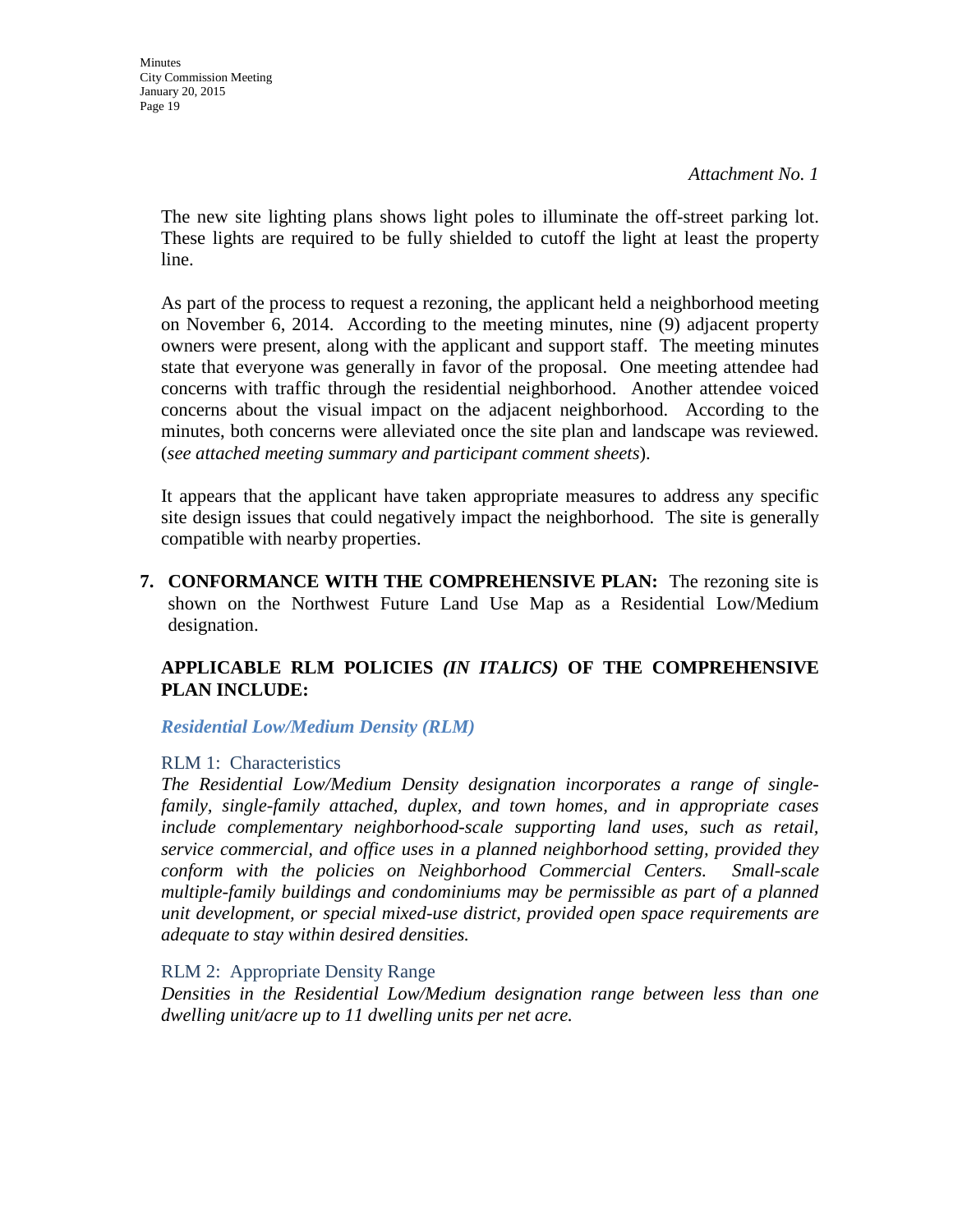### RLM 3: Location

*Residential Low/Medium Density neighborhoods typically should be located where they have convenient access and are within walking distance to community facilities and services that will be needed by residents of the neighborhood, including schools, shopping areas, and other community facilities. Where topographically feasible, neighborhoods should be bounded by major streets (arterials and/or collectors) with a direct connection to work, shopping and leisure activities.* 

### RLM 4: Variety of Housing Styles

*To avoid monotonous streetscapes, the incorporation of a variety of housing models and sizes is strongly encouraged in all new development.* 

The rezoning site has remained vacant since at least 1991, when the original PUD was approved. The site is considered an infill development. Growth Management 9 policy states: *Infill and redevelopment within established areas of the City is generally encouraged where deteriorated or obsolete structures have become detrimental to an area, where new uses can be accommodated on vacant properties, and in areas that have been specifically identified for redevelopment. Projects may range in size from a single residential lot to the redevelopment of multiple contiguous blocks within a neighborhood or commercial area. Regardless of its scale, infill and redevelopment shall be designed in a manner that is sensitive to and reflects the character of the surrounding area. Important design considerations include building scale, mass, roof form, height, and orientation, parking location, lot coverage, architectural character, and landscape elements. These design considerations are particularly important when infill or redevelopment occurs within or adjacent to an established residential neighborhood, or when a change in use or intensity would otherwise negatively impact the established character of the surrounding area. For additional policies related to infill and redevelopment, refer to the Land Use Policies below and to Chapter 9, Housing and Neighborhoods* (see these sections in the Comprehensive Plan)*.*

Considering the infill and redevelopment policy and the rezoning site's history and proximity to the Mercy Regional Health Center; the proposed rezoning appears to conform to the policies of the Comprehensive Plan.

### **8. ZONING HISTORY AND LENGTH OF TIME VACANT AS ZONED:**

The site has been vacant since at least 1991. The area has most recently been used for storage of construction materials related to previous improvements to the Mercy Regional Health Center

July 18, 1961 Annexed into the City (Ordinance No. 2216) and zone "A-A," Single-Family Residential District.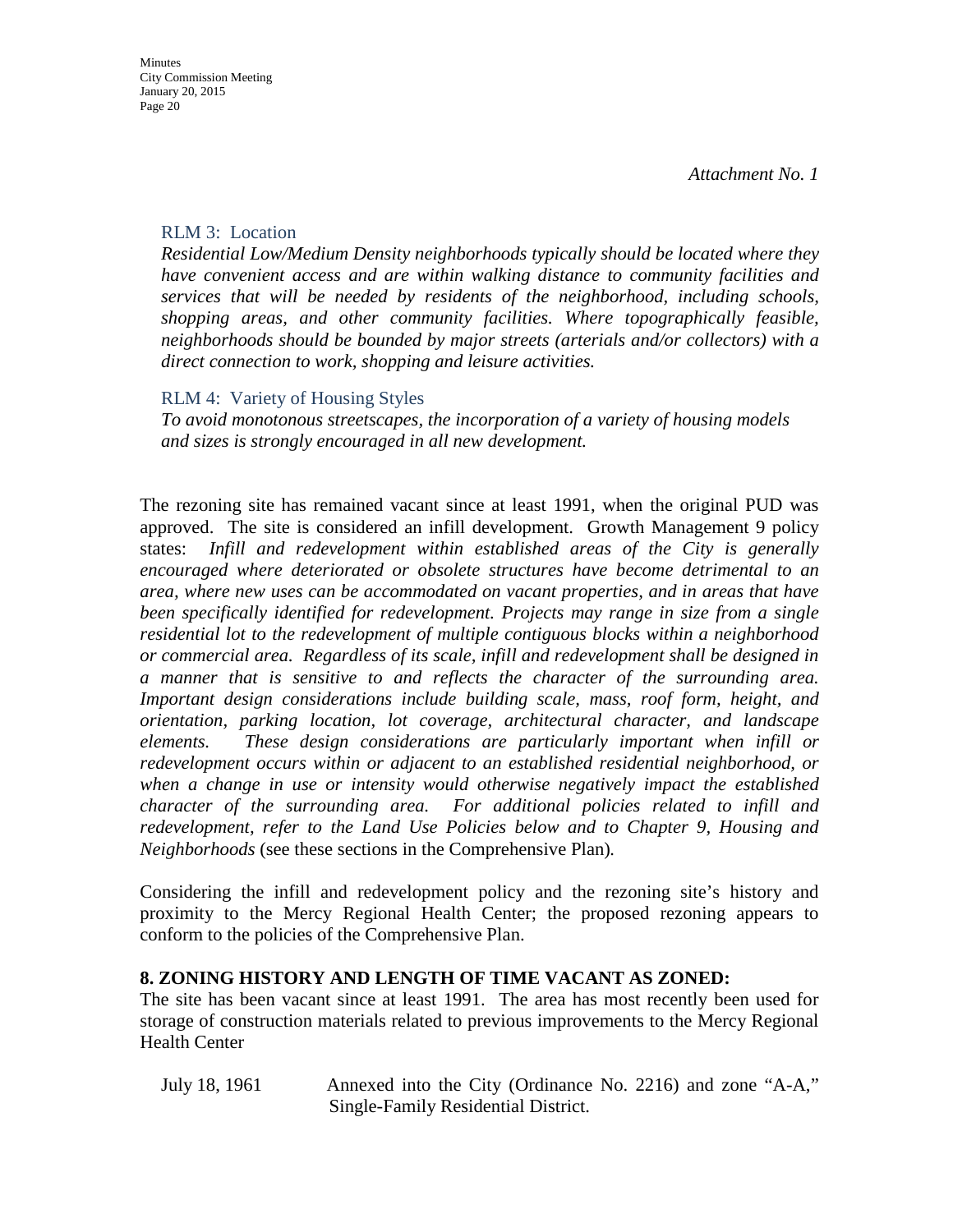| 1970 - 1986      |             |                                         | Rezoned to R, Single-Family Residential District      |  |
|------------------|-------------|-----------------------------------------|-------------------------------------------------------|--|
| 1987 – 1991      |             | R-1, Single-Family Residential District |                                                       |  |
| $1991 -$ Present | Development |                                         | College Avenue Medical Center Commercial Planned Unit |  |

# **9. CONSISTENCY WITH INTENT AND PURPOSE OF THE ZONING ORDINANCE:**

The intent and purpose of the Zoning Regulations is to protect the public health, safety, and general welfare; regulate the use of land and buildings within zoning districts to assure compatibility; and to protect property values.

The PUD Regulations are intended to provide a more efficient land use than is generally achieved through conventional development; a development pattern that is in harmony with land use density, transportation facilities and community facilities; and a development plan which addresses specific needs and unique conditions of the site which may require changes in bulk regulations or layout.

Subject to the conditions of approval, the proposed PUD is consistent with the Zoning Regulations.

**10. RELATIVE GAIN TO THE PUBLIC HEALTH, SAFETY AND WELFARE THAT DENIAL OF THE REQUEST WOULD ACCOMPLISH, COMPARED WITH THE HARDSHIP IMPOSED UPON THE INDIVIDUAL OWNER:** There appears to be no gain to the public that denial would accomplish. Public utilities and fire and emergency service protection can adequately serve the site. Through the use of adequate landscape screen, the proposed PUD should not cause adverse impacts on nearby properties. Denial of the request may be a hardship to the owner.

**11. ADEQUACY OF PUBLIC FACILITIES AND SERVICES:** Adequate public water, sanitary sewer, streets and pedestrian sidewalks are, or will be, available to serve the development.

# **12. OTHER APPLICABLE FACTORS:** None

**13. STAFF COMMENTS AND RECOMMENDATION:** City Administration recommends approval of the proposed rezoning of the vacant tract, generally located to the northwest of the intersection of College Avenue and Vaughn Drive from College Avenue Medical Center PUD, Commercial Planned Unit Development, to Mercy Regional Health Center PUD, Commercial Planned Unit Development District; and the proposed amendment to Ordinance No. 7097 and the approved Preliminary Development Plans with the following conditions of approval: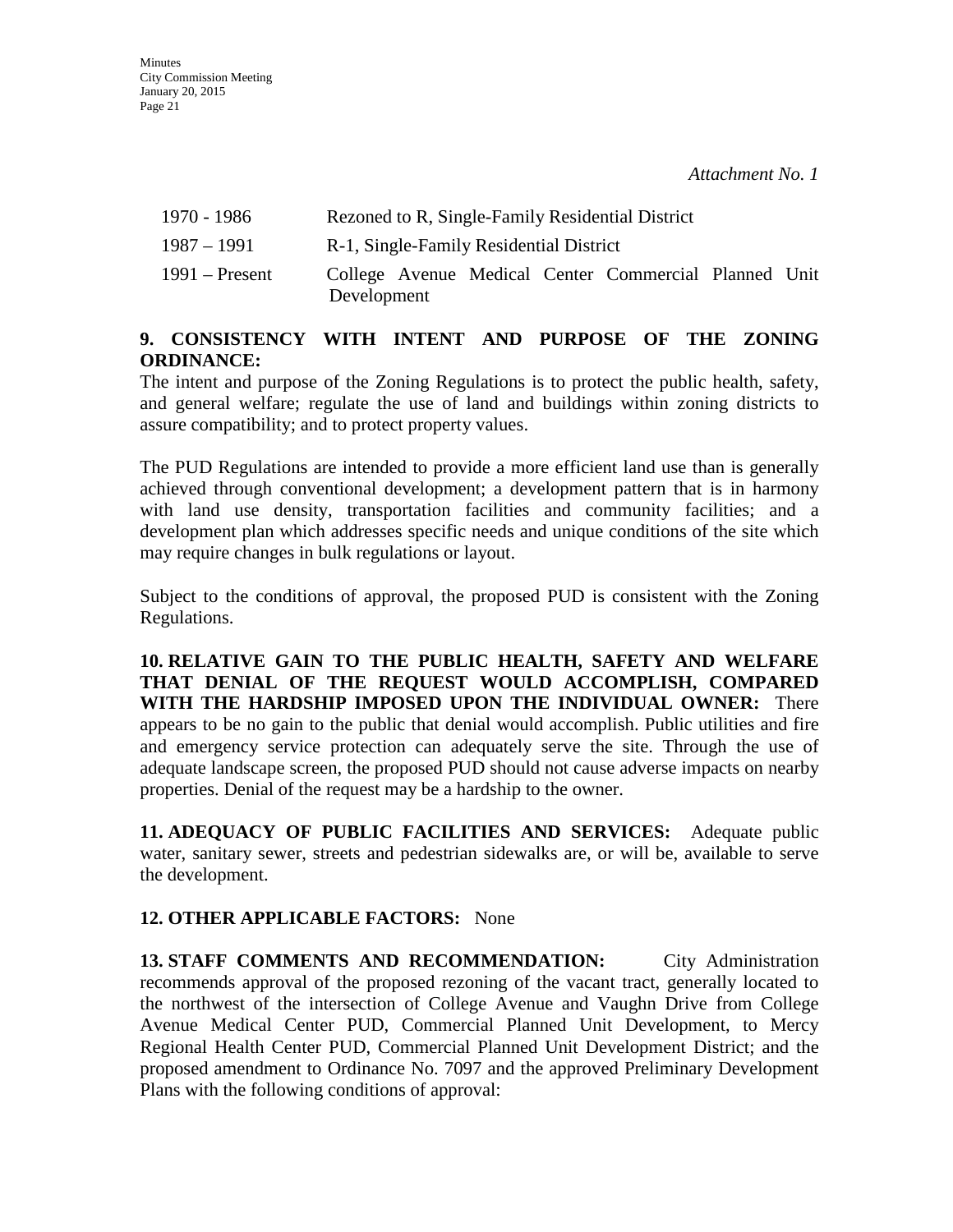- 1. The Permitted Uses shall be Hospitals, Outpatient Surgical Center, and Medical Offices.
- 2. Landscaping and irrigation shall be provided pursuant to a Landscaping Performance Agreement between the City and the owner, which shall be entered into prior to issuance of a building permit.
- 3. All landscaping and irrigation shall be maintained in good condition.
- 4. Light poles shall be provided as described in the application documents. Exterior building lighting shall be provided as proposed and be of a cut-off design, so as to not cast direct light or glare onto public streets or adjacent property.
- 5. Exempt signage shall be permitted as described in Article VI, Section 6-  $102(A)(2)$  (a),(b),(c),(e),(g),(h),(i),(j),(l)and (m). Temporary sales aids, banners and portable signs, as described in Article VI, Signs, of the Manhattan Zoning Regulations, shall be prohibited.

# **ALTERNATIVES:**

- 1. Recommend approval of the proposed rezoning of the vacant tract, generally located to the northwest of the intersection of College Avenue and Vaughn Drive from College Avenue Medical Center PUD, Commercial Planned Unit Development, to Mercy Regional Health Center PUD, Commercial Planned Unit Development District, and amending Ordinance No. 7097 and the approved Preliminary Development Plan of the Mercy Regional Health Center PUD stating the basis for such recommendation, with the five (5) conditions listed in the Staff Report.
- 2. Recommend approval of the proposed rezoning of the vacant tract, generally located to the northwest of the intersection of College Avenue and Vaughn Drive from College Avenue Medical Center PUD, Commercial Planned Unit Development, to Mercy Regional Health Center PUD, Commercial Planned Unit Development District, and amending Ordinance No. 7097 and the approved Preliminary Development Plan of the Mercy Regional Health Center PUD, and modify the conditions, and any other portions of the proposed PUD, to meet the needs of the community as perceived by the Manhattan Urban Area Planning Board, stating the basis for such recommendation, and indicating the conditions of approval.
- 3. Recommend denial of the proposed rezoning, stating the specific reasons for denial.
- 4. Table the proposed rezoning to a specific date, for specifically stated reasons.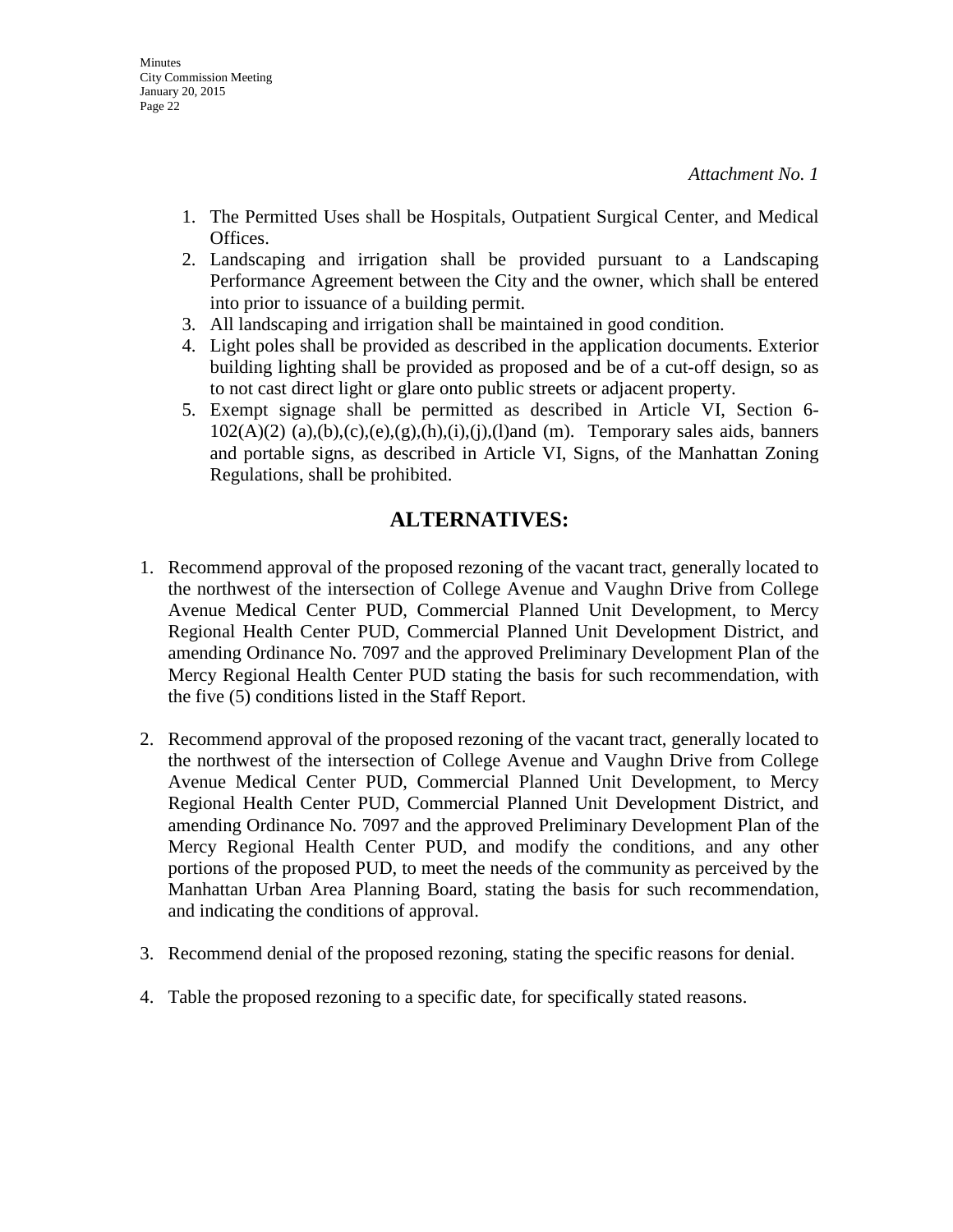# **POSSIBLE MOTION:**

The Manhattan Urban Area Planning Board recommends approval of the proposed rezoning of the vacant tract, generally located to the northwest of the intersection of College Avenue and Vaughn Drive from College Avenue Medical Center PUD, Commercial Planned Unit Development, to Mercy Regional Health Center PUD, Commercial Planned Unit Development District, and amending Ordinance No. 7097 and the approved Preliminary Development Plan of the Mercy Regional Health Center PUD, based on the findings in the staff report, with the five (5) conditions recommended by City Administration.

**PREPARED BY:** Chad Bunger, AICP, CFM, Senior Planner

**DATE:** December 24, 2014

15001}SR}MercyHealthCenterPUD}PUD\_PUD.docx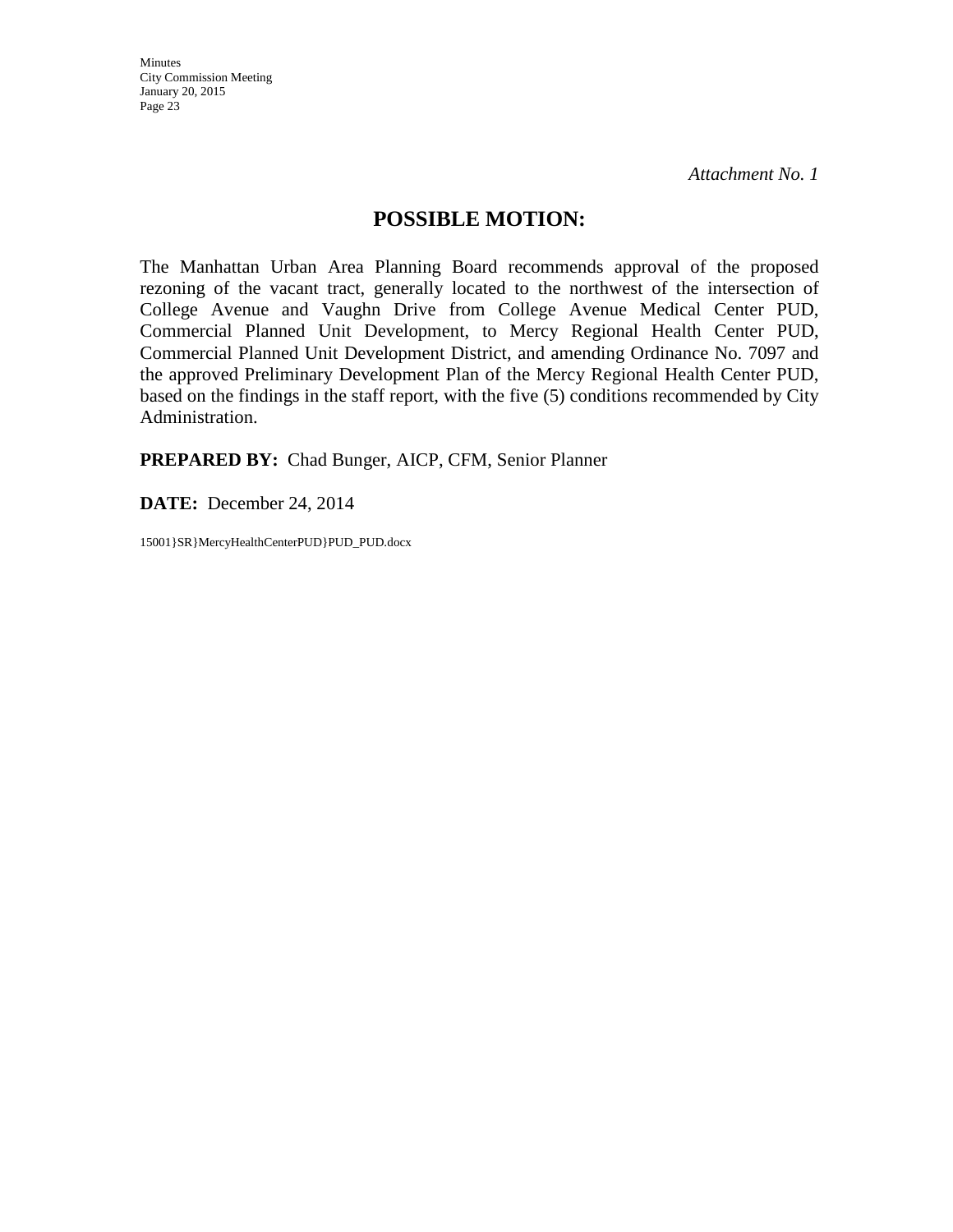

# **INTER-OFFICE MEMORANDUM**

| DATE:                | <b>December 15, 2014</b>                                                                                                                                                                                                           |
|----------------------|------------------------------------------------------------------------------------------------------------------------------------------------------------------------------------------------------------------------------------|
| TO:                  | Manhattan Urban Area Planning Board                                                                                                                                                                                                |
| <b>MEETING DATE:</b> | <b>January 5, 2015</b>                                                                                                                                                                                                             |
| <b>FROM:</b>         | <b>Chad Bunger, AICP, CFM, Senior Planner</b>                                                                                                                                                                                      |
| RE:                  | <b>Amend Manhattan Zoning Regulations Revising Article</b><br>$X$ – Floodplain Regulations, In Its Entirety, Including<br>Adoption Of The Update To The Riley County Flood<br><b>Insurance Study And Flood Insurance Rate Maps</b> |

# **BACKGROUND**

### *FEMA FLOOD INSURANCE RATE MAPS*

**THE CITY OF MANHATTAN HAS BEEN PARTICIPATING IN THE NATIONAL FLOOD INSURANCE PROGRAM (NFIP) SINCE 1982. AS SUCH, THE CITY MUST ADOPT AND MAINTAIN A MINIMUM SET OF FLOODPLAIN REGULATIONS THAT REFERENCE THE FLOOD INSURANCE STUDY (FIS) AND FLOOD INSURANCE RATE MAPS (FIRMS) IN EFFECT FOR THE COMMUNITY AND ESTABLISH DEVELOPMENT STANDARDS FOR PROPERTIES AND EXISTING STRUCTURES IN THE MAPPED FLOODPLAINS. BY PARTICIPATING IN THE NFIP AND ADOPTING FEMA APPROVED FLOODPLAIN REGULATIONS, THE COMMUNITY IS ELIGIBLE FOR FLOOD INSURANCE AND DISASTER ASSISTANCE. IF THE CITY DID NOT PARTICIPATE IN THE NFIP, PROPERTY OWNERS WITH STRUCTURES IN THE 1% ANNUAL CHANCE FLOODPLAIN (COMMONLY REFERRED TO AS THE 100-YEAR FLOODPLAIN) WOULD NOT BE ABLE TO RECEIVE FEDERAL FLOOD INSURANCE AND THE CITY WOULD NOT BE ELIGIBLE FOR SOME FEDERAL FINANCIAL ASSISTANCE PROGRAMS FOLLOWING DISASTERS.**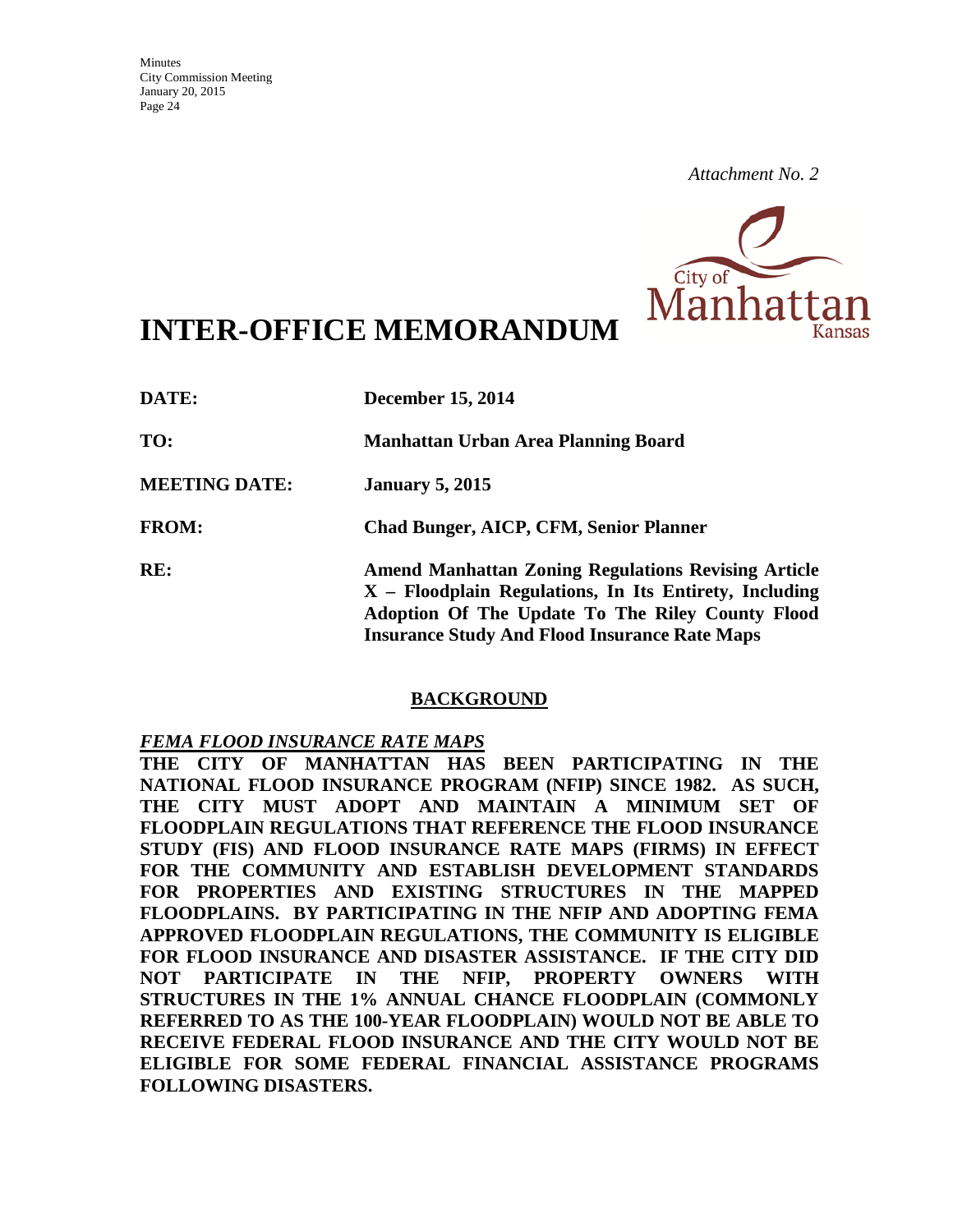Minutes City Commission Meeting January 20, 2015 Page 25

*Attachment No. 2*

**IN 1982, THE FIRST SET OF FIRMS AND THE FIS WERE CREATED FOR THE CITY BY THE FEDERAL EMERGENCY MANAGEMENT AGENCY (FEMA). IN 1984, THE CITY ADOPTED ARTICLE X, FLOODPLAIN REGULATIONS, OF THE MANHATTAN ZONING REGULATIONS, INCORPORATING THE NEW FIRMS AND FIS REPORT AND ESTABLISHING MINIMUM STANDARDS FOR NEW AND EXISTING DEVELOPMENTS IN MAPPED FLOODPLAINS. SINCE THEN, ARTICLE X, FLOODPLAIN REGULATIONS HAVE BEEN AMENDED SEVERAL TIMES TO INCORPORATE NEW REQUIREMENTS BY THE STATE OF KANSAS AND FEMA AND TO REFLECT UPDATES TO THE FIS OR FIRMS. THE LAST AMENDMENT THAT WAS ADOPTED WAS IN 2010 FOR NEW FIRMS THAT INCORPORATED NEWER GROUND ELEVATION FOR THE EAST SIDE OF THE CITY. THESE FIRMS WENT INTO EFFECT ON JULY 6, 2010.** 

### *FLOOD INSURANCE STUDY AND FLOOD INSURANCE RATE MAP UPDATES*

**RECENTLY, FEMA AND THE KANSAS DEPARTMENT OF AGRICULTURE, DIVISION OF WATER RESOURCES (DWR) COMPLETED AN UPDATE OF THE FIS AND FIRMS FOR ALL OF RILEY COUNTY AND PORTIONS OF POTTAWATOMIE COUNTY. THE FIRM PANELS UPDATED IN POTTAWATOMIE COUNTY ARE FOR LAND ON THE EAST SIDE OF TUTTLE CREEK RESERVOIR TO THE CONFLUENCE OF THE KANSAS RIVER. TO MAINTAIN IN THE NFIP, THE NEW FIS AND CORRESPONDING FIRM PANELS MUST BE ADOPTED BY THE CITY COMMISSION ON OR BEFORE MARCH 16, 2015. FAILURE TO DO SO WOULD JEOPARDIZE MANHATTAN'S PARTICIPATION IN THE PROGRAM, RISKING A SUBSTANTIAL NUMBER OF HOME AND BUSINESS OWNERS ACCESS TO FLOOD INSURANCE.** 

**THE FIRM PANELS THAT IMPACT PROPERTY IN THE CITY ARE 0334, 0335, 0340, 0342, 0343, 0344, 0351, 0352, 0353, 0354, 0346, 0358, 0359, 0361, 0362, 0364, 0366, 0427, AND 0431. ALL OTHER MAP PANELS OF UPDATED FLOOD STUDY RELATE TO RURAL AREAS IN POTTAWATOMIE COUNTY AND RILEY COUNTY.**

### *HIGHER STANDARD FLOODPLAIN REGULATIONS*

**AS PREVIOUSLY DESCRIBED, ARTICLE X OF THE MANHATTAN'S ZONING REGULATIONS ADDRESS DEVELOPMENT USE LIMITATIONS FOR PUBLIC AND PRIVATE PROPERTY WITHIN THE CITY LOCATED IN FLOODPLAINS. THERE ARE TWO (2) SEPARATE OVERLAY DISTRICTS ESTABLISHED IN THE FLOODPLAIN REGULATIONS, THE FLOODWAY OVERLAY DISTRICT (FW), AND THE FLOODWAY FRINGE OVERLAY DISTRICT (FF). THE FW DISTRICT REGULATES ALL USES, STRUCTURES AND OTHER**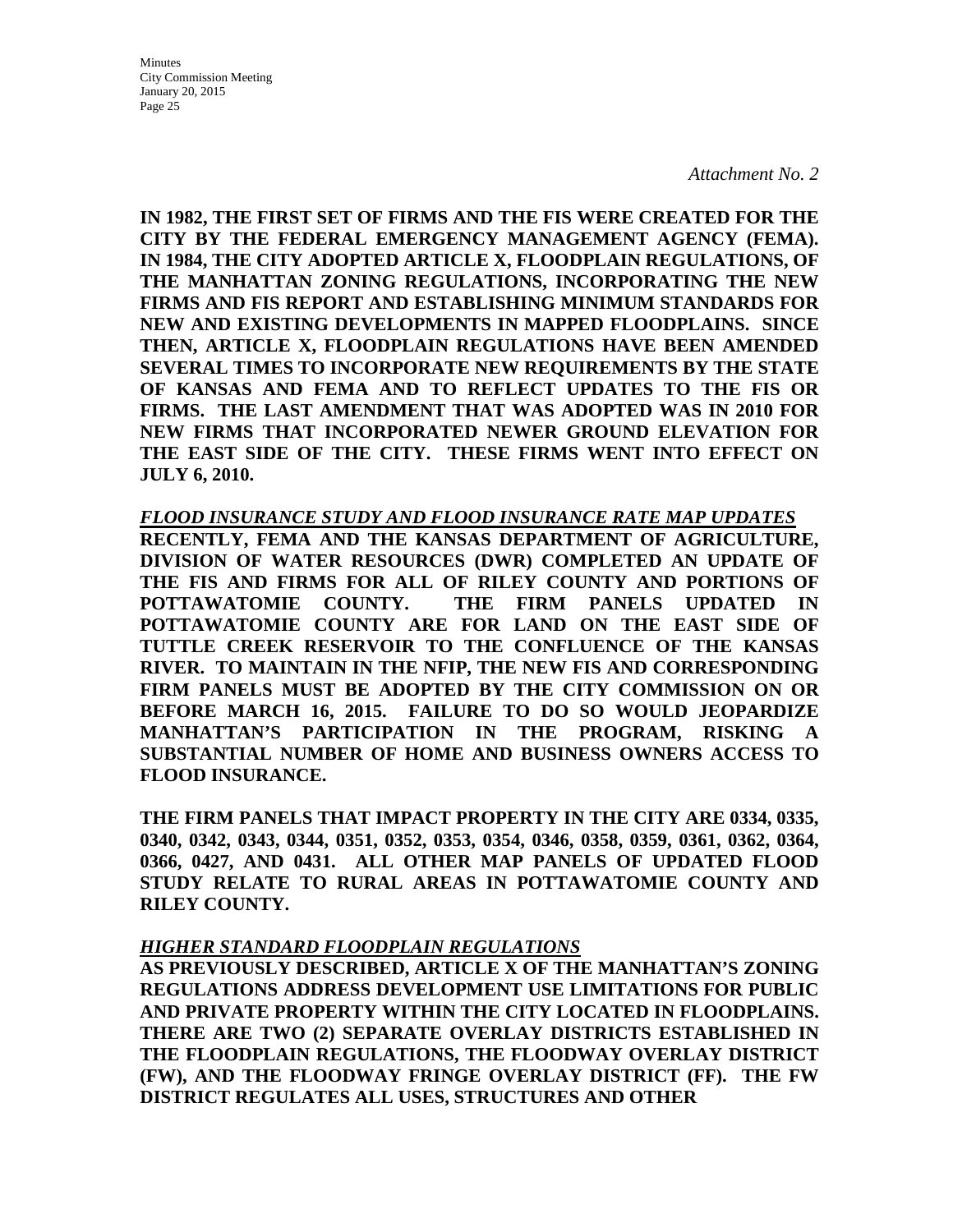**DEVELOPMENT IN THE FEMA MAPPED FLOODWAY. THE FF DISTRICT REGULATES USES, STRUCTURES AND OTHER DEVELOPMENTS ADJACENT TO THE FEMA FLOODWAY. BY IN LARGE, THE CURRENT REGULATIONS IN ARTICLE X REFLECT THE MINIMUM STANDARDS ESTABLISHED BY FEMA AND DWR TO QUALIFY FOR THE NFIP. INDIVIDUAL COMMUNITIES ARE ALLOWED TO ESTABLISH HIGHER FLOODPLAIN REGULATIONS, IF DESIRED.** 

**FOLLOWING FLOOD EVENTS IN 2010 AND 2011, CITIZEN STAKEHOLDERS, INCLUDING VICTIMS OF THE RECENT FLOODS, AND CITY ADMINISTRATION ALONG WITH RILEY COUNTY OFFICIALS BEGAN RESEARCHING HIGHER STANDARD FLOODPLAIN REGULATIONS THAT WOULD BETTER PROTECT NEW DEVELOPMENTS, AS WELL AS, LESSEN FLOOD RISKS FOR EXISTING DEVELOPMENTS. AS A STARTING POINT, LOCAL OFFICIALS AND COMMUNITY STAKEHOLDERS DECIDED UPON CREATING A "COMMUNITY FUTURE CONDITIONS" FLOODPLAIN MAP TO PREDICT WHERE AND HOW DEEP A FLOOD MAY BE IN THE FUTURE. THE COMMUNITY FUTURE CONDITION FLOODPLAIN WAS CREATED USING THE MANHATTAN URBAN AREA COMPREHENSIVE PLAN'S FUTURE LAND USE MAP, BASED ON THE ASSUMPTION THAT ALL FUTURE GROWTH AREAS HAD ALREADY BEEN FULLY DEVELOPED FOR CALCULATING STORMWATER RUNOFF VALUES USED IN FEMA'S FLOOD PREDICTION MODEL FOR A 1% ANNUAL CHANCE FLOOD. THE STANDARD FEMA FLOOD MODEL USES VALUES FOR EXISTING DEVELOPMENTS AT THE TIME THE FLOOD MODEL WAS CREATED (APPROXIMATELY 2012). THE COMMUNITY FUTURE CONDITIONS FLOODPLAIN WAS DEVELOPED ALONG WILDCAT CREEK AND ITS TRIBUTARIES, UP TO AN AREA NEAR KEATS; AND THE MARLATT DITCH WATERSHED. BOTH OF THESE AREAS WERE IDENTIFIED TO BE AREAS WITH HIGH GROWTH POTENTIAL, WHICH NEEDED ADDITIONAL INFORMATION TO PROTECT NEW AND EXISTING DEVELOPMENTS FROM FLOODING. THE FEMA FLOODWAY AND 1% ANNUAL CHANCE FLOODPLAIN (ZONE A, AE, AO & AH) IS SHOWN ON THE FIRMS AS REQUIRED BY FEMA AND THE NFIP. WHERE PRESENT, THE COMMUNITY FUTURE CONDITIONS FLOODPLAIN IS SHOWN ON THE FIRMS AS ZONE X (FUTURE BASE FLOOD) AND GENERALLY REPLACES THE 0.2% ANNUAL CHANCE FLOODPLAIN (SHADED ZONE X). WHERE THE ZONE X (FUTURE BASE FLOOD) IS NOT PRESENT, THE FEMA 0.2% ANNUAL CHANCE FLOODPLAIN IS SHOWN.**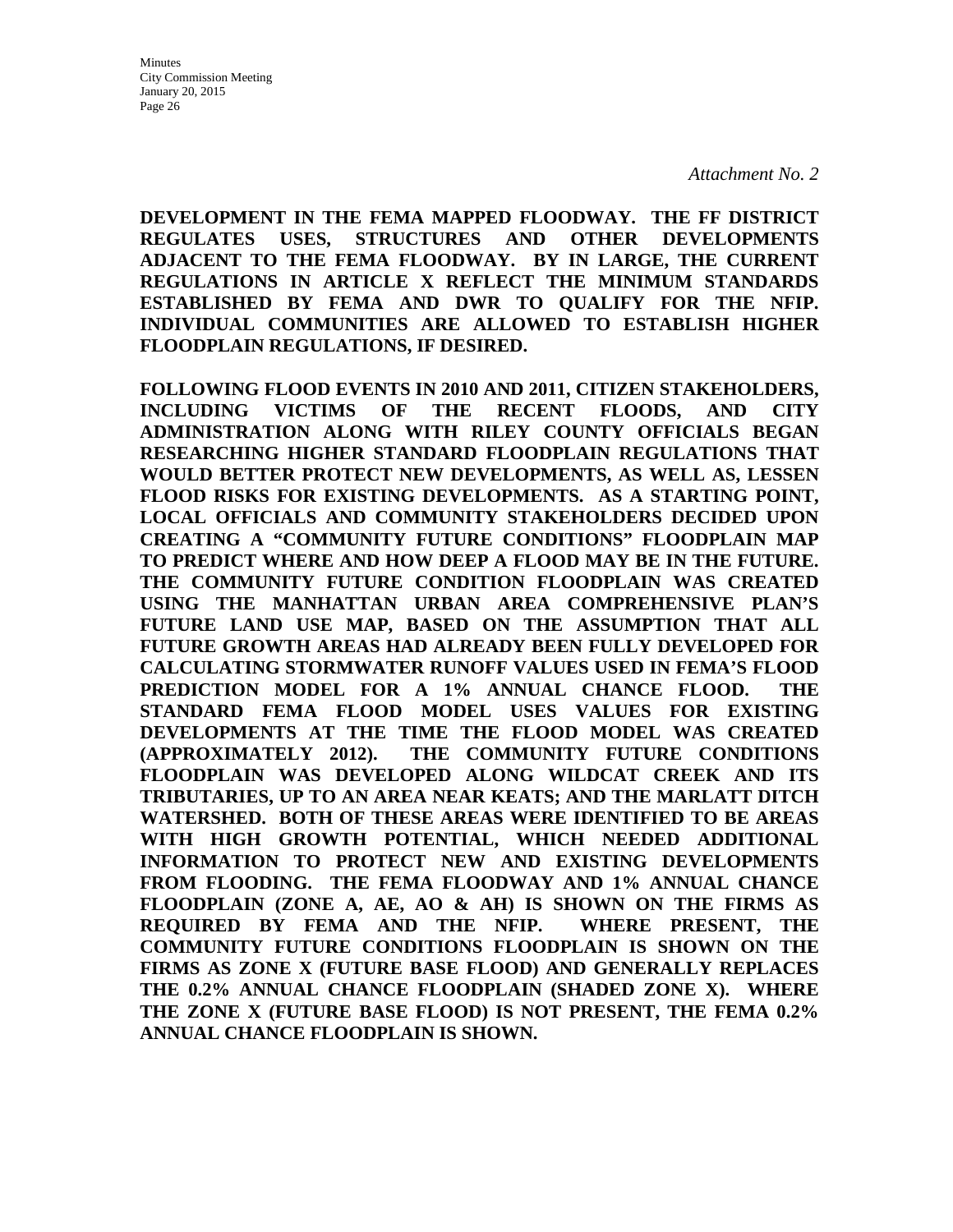**Minutes** City Commission Meeting January 20, 2015 Page 27

# *COMMUNITY SPECIAL FLOOD HAZARD AREA*

The basis for the higher standard Floodplain Regulations is to use the Community Special Flood Hazard Area (CSFHA) to define the area of the floodplain boundary. The definition of the CSFHA is "the land subject to a one (1%) percent or greater chance of flooding in any given year from a Community Base Flood. It includes the FEMA Floodway, Zones A, AE, AH, AO and Zone X (Future Base Flood)." The proposed regulations would include the CSFHA into the FF District.

### *Flood Protection Elevation*

The other element of the higher standard Floodplain Regulations is the Flood Protection Elevation, which regulates what the minimum elevation that a new structure, or improvements or repairs to existing structure, need to be built to. The Flood Protection Elevation is defined as:

**The elevation to which all structures located within the Community Special Flood Hazard Area or FEMA Special Flood Hazard Area must be elevated or floodproofed, if non-residential. Where the Community Base Flood Elevation is provided, the elevation shall be that elevation plus one (1) foot of freeboard. Where the Community Base Flood Elevation is not provided, the Flood Protection Elevation shall be the FEMA Base Flood Elevation plus two (2) foot of freeboard.** 

**IN ADDITION TO THESE TWO KEY ELEMENTS TO THE HIGHER STANDARD FLOODPLAIN REGULATIONS, SEVERAL OTHER STANDARDS ARE PROPOSED. THEY INCLUDE: CUMULATIVE SUBSTANTIAL IMPROVEMENT THRESHOLDS, CUMULATIVE SUBSTANTIAL DAMAGE THRESHOLDS, COMPENSATORY STORAGE, AND DRY-LAND ACCESS REQUIREMENTS FOR NEW DEVELOPMENTS. THESE ELEMENTS GENERALLY COINCIDE WITH THE COMMUNITY SPECIAL FLOOD HAZARD AREA AND FLOOD PROTECTION ELEVATION TO ENSURE NEW AND EXISTING DEVELOPMENTS ARE SAFE FROM FLOODS NOW AND IN THE FUTURE, AS WELL AS NOT ADVERSELY IMPACTING ADJACENT PROPERTIES AND STRUCTURES.**

# *CUMULATIVE SUBSTANTIAL IMPROVEMENT*

**THE MINIMUM NFIP REQUIREMENT IS THAT IF THE COST TO IMPROVE AN EXISTING STRUCTURE IN A FLOODPLAIN EQUALS OR EXCEEDS FIFTY PERCENT (50%) OF THE FAIR MARKET VALUE OF THE STRUCTURE, THE IMPROVEMENT IS CONSIDERED A "SUBSTANTIAL IMPROVEMENT" AND THE ENTIRE STRUCTURE MUST BE BROUGHT INTO COMPLIANCE WITH THE CURRENT REGULATIONS. THE**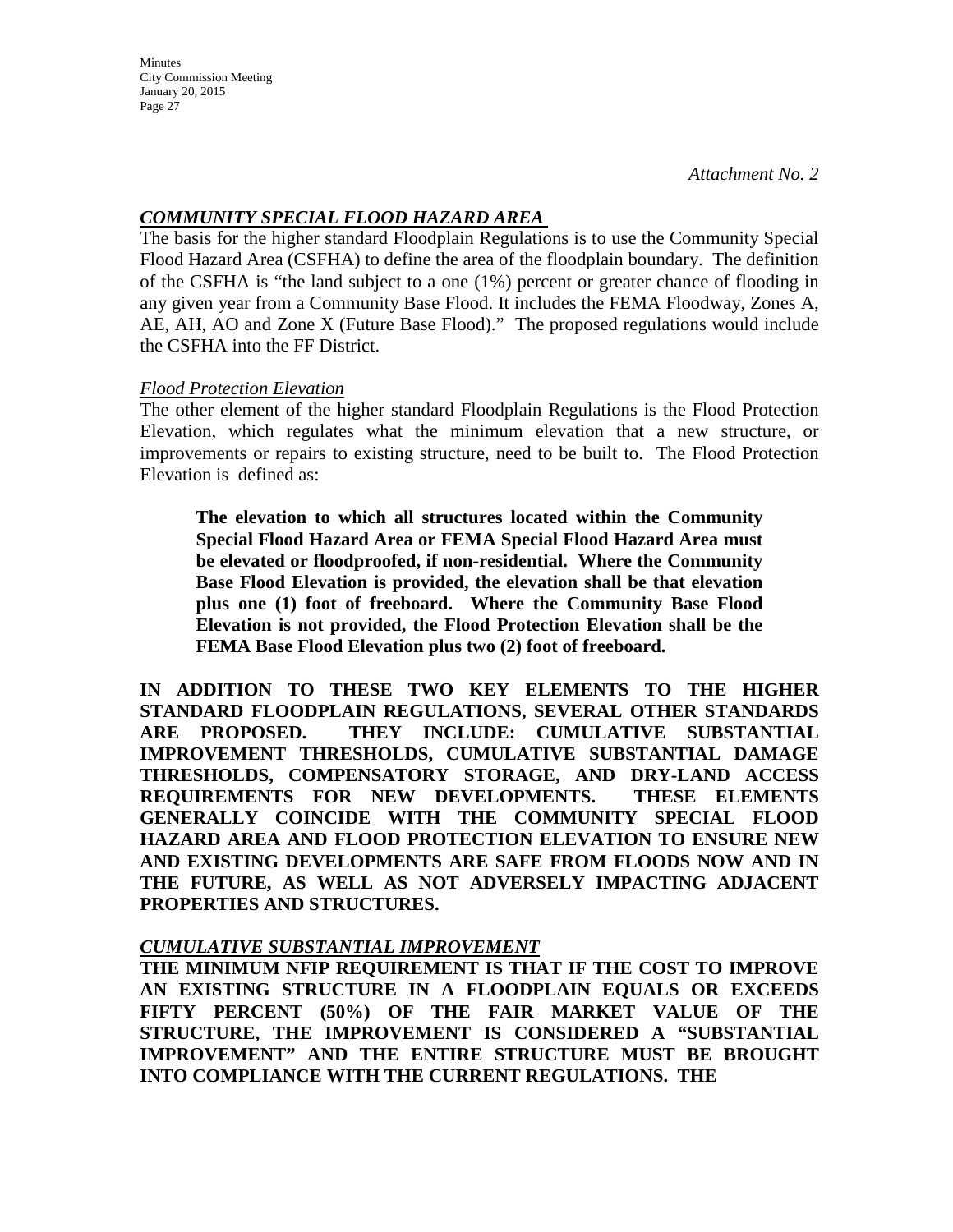**PROPOSED HIGHER STANDARDS FLOODPLAIN REGULATIONS MAINTAIN THIS REQUIREMENT, AND ADD THE REQUIREMENT THAT WHEN THE TOTAL OF ALL ADDITIONS OR EXPANSIONS TO THE EXISTING STRUCTURE (STARTING THE DAY THE REGULATIONS ARE ADOPTED), EQUALS OR EXCEEDS 50% OF THE FAIR MARKET VALUE OF THE STRUCTURE, THE IMPROVEMENTS ARE CONSIDERED A SUBSTANTIAL IMPROVEMENT.** 

**THE INTENT OF THIS HIGH STANDARD REGULATION IS TO ADDRESS THE POTENTIAL OF A PROPERTY OWNER MAKING SMALL, INCREMENTAL ADDITIONS OR EXPANSIONS TO THEIR HOME OR BUSINESS WITHOUT BRINGING THE STRUCTURE INTO CONFORMANCE WITH THE FLOODPLAIN REGULATIONS.** 

### *CUMULATIVE SUBSTANTIAL DAMAGE*

**THE MINIMUM NFIP REQUIREMENT FOR SUBSTANTIAL DAMAGE IS SIMILAR TO THE SUBSTANTIAL IMPROVEMENT REQUIREMENT, IN THAT THE COST OF REPAIR TO ANY TYPE OF DAMAGE TO A STRUCTURE IN THE FLOODPLAIN THAT EQUALS OR EXCEEDS 50% OF THE FAIR MARKET VALUE, IS SUBSTANTIAL AND MUST CONFORM TO THE FLOODPLAIN REGULATIONS.**

**THE PROPOSED HIGHER STANDARD FLOODPLAIN REGULATIONS FOR SUBSTANTIAL DAMAGES ALSO STATES THAT FLOOD-RELATED DAMAGE TO AN EXISTING STRUCTURE IN THE CSFHA ON TWO (2) SEPARATE OCCASIONS DURING A TEN (10) YEAR PERIOD, WHERE THE AVERAGE OF EACH EVENT EQUALS OR EXCEEDS TWENTY-FIVE (25%) PERCENT OF THE STRUCTURE'S FAIR MARKET VALUE WILL BE A CONSIDERED SUBSTANTIAL DAMAGE. THE PURPOSE OF THIS HIGHER STANDARD REGULATION IS TO ENSURE THAT NONCONFORMING STRUCTURES THAT RECEIVE REPETITIVE DAMAGE FROM FLOODS ARE REQUIRED TO COME INTO CONFORMANCE, GENERALLY BY ELEVATING THE STRUCTURE.**

### *COMPENSATORY STORAGE*

**A REPEATED CONCERN FROM THE 2010 AND 2011 FLOOD EVENTS WAS WHAT IMPACT NEW DEVELOPMENT WAS HAVING ON THE FLOODPLAIN AND ADJACENT, EXISTING PROPERTIES. FEMA'S MINIMUM STANDARD FLOODPLAIN REGULATIONS DO NOT FACTOR IN CUMULATIVE FILL OR DEVELOPMENT IN THE FLOODPLAIN TO DETERMINE IMPACT ON ADJACENT PROPERTIES. TO ADDRESS THIS CONCERN, A NEW**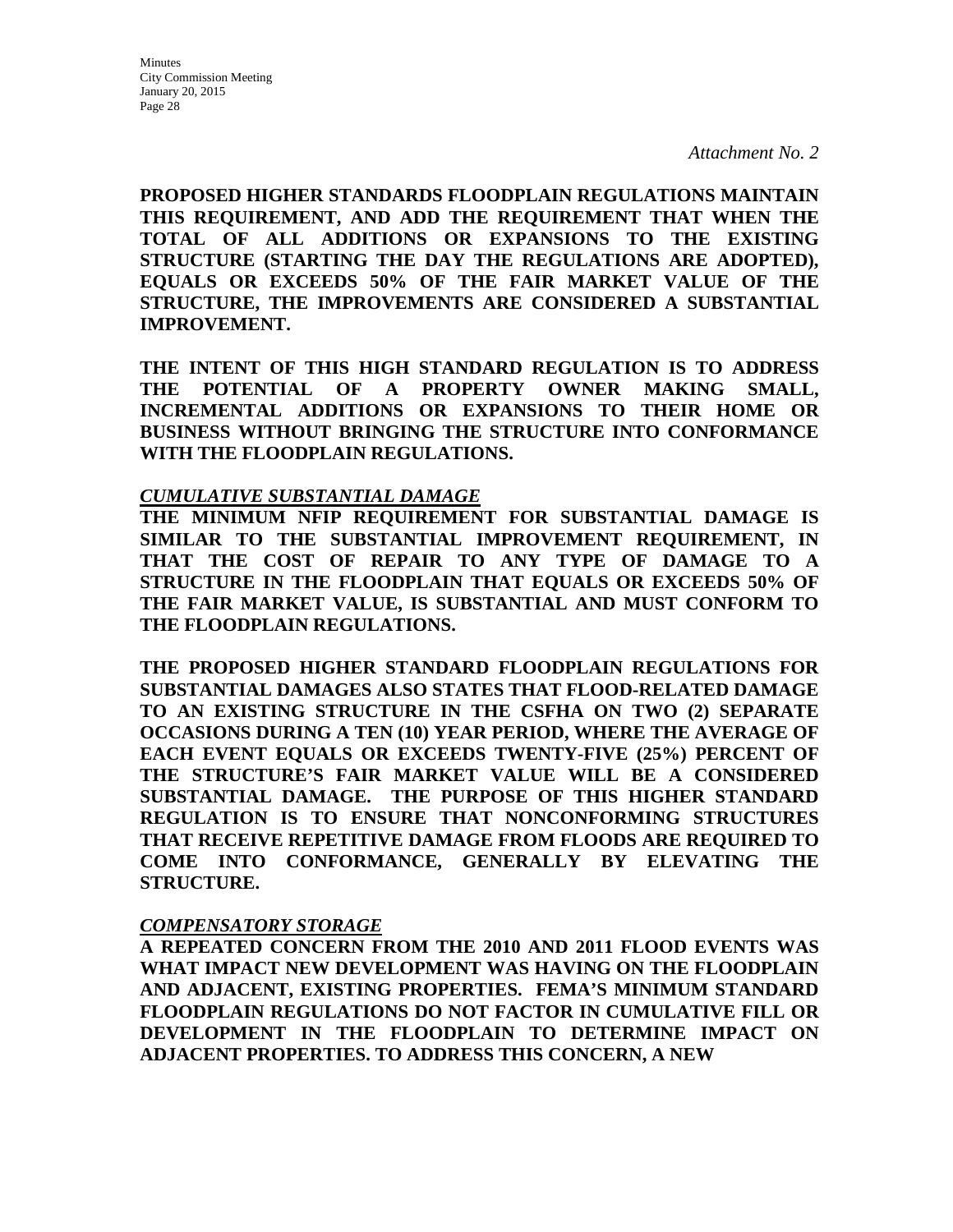**Minutes** City Commission Meeting January 20, 2015 Page 29

*Attachment No. 2*

# **CAPACITY OF FLOOD WATER THAT COULD BE LOST FROM ADDING FILL OR OTHER DEVELOPMENT IN THE COMMUNITY SPECIAL FLOOD HAZARD AREA. THE COMPENSATORY STORAGE REQUIREMENT IS:**

"Any development, including fill, new construction, substantial improvement or other encroachment within the Community Special Flood Hazard Area shall not result in an increase in the FEMA 1% Annual Chance Flood elevation that is greater than one-tenth of a foot (0.10'), unless compensatory storage is provided. The rise of the flood elevation shall be documented and certified by a registered professional engineer."

If a rise greater than a tenth of a foot (0.10') is caused by the fill or other development, compensatory storage is required at a ratio of at least 1.2 times the volume of floodplain storage that was lost or displaced in a riverine floodplain (Zones A, & AE), and at least 1.0 times the volume of floodplain storage lost or displaced in a non-riverine floodplain (Zones AO & AH). Use limitation and application requirements are outlined in the regulations if Compensatory Storage is required.

**OTHER REGULATIONS, SUCH AS DRY-LAND ACCESS AND CRITICAL FACILITY STORAGE REQUIREMENTS HAVE ALSO BEEN PROPOSED. THESE ARE RELATIVELY MINOR REQUIREMENTS FOR UNIQUE CONDITIONS.**

**AS REQUIRED BY THE STATE OF KANSAS AND THE NFIP, THE STATE'S CHIEF ENGINEER, DIVISION OF WATER RESOURCES, KANSAS DEPARTMENT OF AGRICULTURE HAS REVIEWED THE PROPOSED REGULATIONS AND APPROVED THEM ON DECEMBER 23, 2014 (***SEE ATTACHED LETTER).* **AS PREVIOUSLY DESCRIBED, THE PROPOSED FLOODPLAIN REGULATIONS** *(ATTACHED)* **ARE A COMPLETE REVISION OF ARTICLE X.** 

### **AMENDMENTS TO THE TEXT OF THE ZONING REGULATIONS**

**WHEN A PROPOSED AMENDMENT RESULTS IN A CHANGE TO THE TEXT OF THE ZONING REGULATIONS, THE REPORT FROM THE PLANNING STAFF SHALL CONTAIN A STATEMENT AS TO THE NATURE AND EFFECT OF THE PROPOSED AMENDMENT, AND DETERMINATIONS AS TO THE FOLLOWING:**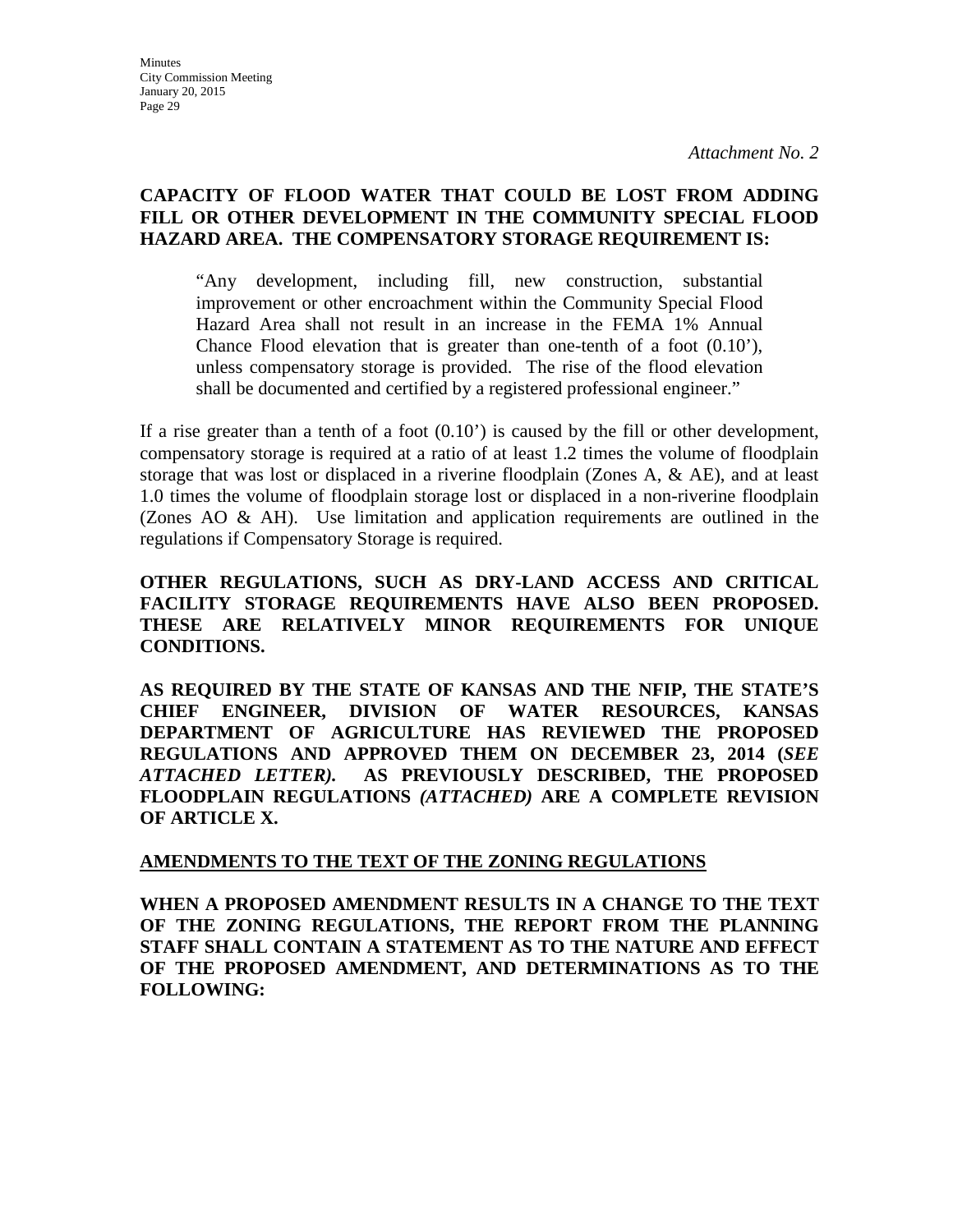# **WHETHER SUCH CHANGE IS CONSISTENT WITH THE INTENT AND PURPOSE OF THE ZONING REGULATIONS**

**THE INTENT OF THE MANHATTAN ZONING REGULATIONS IS TO PROTECT THE PUBLIC HEALTH, SAFETY AND GENERAL WELFARE AND TO PROTECT PROPERTY VALUES. ARTICLE X IS DESIGNED TO** promote the public health, safety and general welfare and to minimize flood losses resulting from inundation by the base flood by applying provisions designed to:

- 1) Restrict or prohibit uses which are dangerous to health, safety or property in times of flood or cause undue increases in flood heights or velocities.
- 2) Require that uses vulnerable to floods, including public facilities, which serve such uses, be provided with flood protection at the time of initial construction.
- 3) Protect individuals from buying or leasing lands which are unsuited for intended purposes because of flood hazard.
- 4) Minimize the need for rescue and relief efforts associated with flooding, generally undertaken at the expense of the general public.
- 5) Assure that eligibility is maintained for property owners in the community to purchase flood insurance in the National Flood Insurance Program.

Through the various provisions and use limitations for development in the Community Special Flood Hazard Area, FEMA Special Flood Hazard Area and the Floodway, the intents and purposes stated above are addressed. The proposed amendments are consistent with the intent and purpose of the Manhattan Zoning Regulations and are **DRAFTED TO ACCOMMODATE DEVELOPMENT THAT MINIMIZES LOSSES FROM PERIODIC FLOODS.**

# **AREAS WHICH ARE MOST LIKELY TO BE DIRECTLY AFFECTED BY SUCH CHANGE AND IN WHAT WAY THEY WILL BE AFFECTED**

**THE PROPOSED AMENDMENT TO ARTICLE X WOULD APPLY TO ALL PROPERTY IN MANHATTAN THAT IS LOCATED WITHIN THE COMMUNITY SPECIAL FLOOD HAZARD AREA,** FEMA Special Flood Hazard Area and the Floodway, as shown on the Flood Insurance Rate Maps, dated March 16, 2015.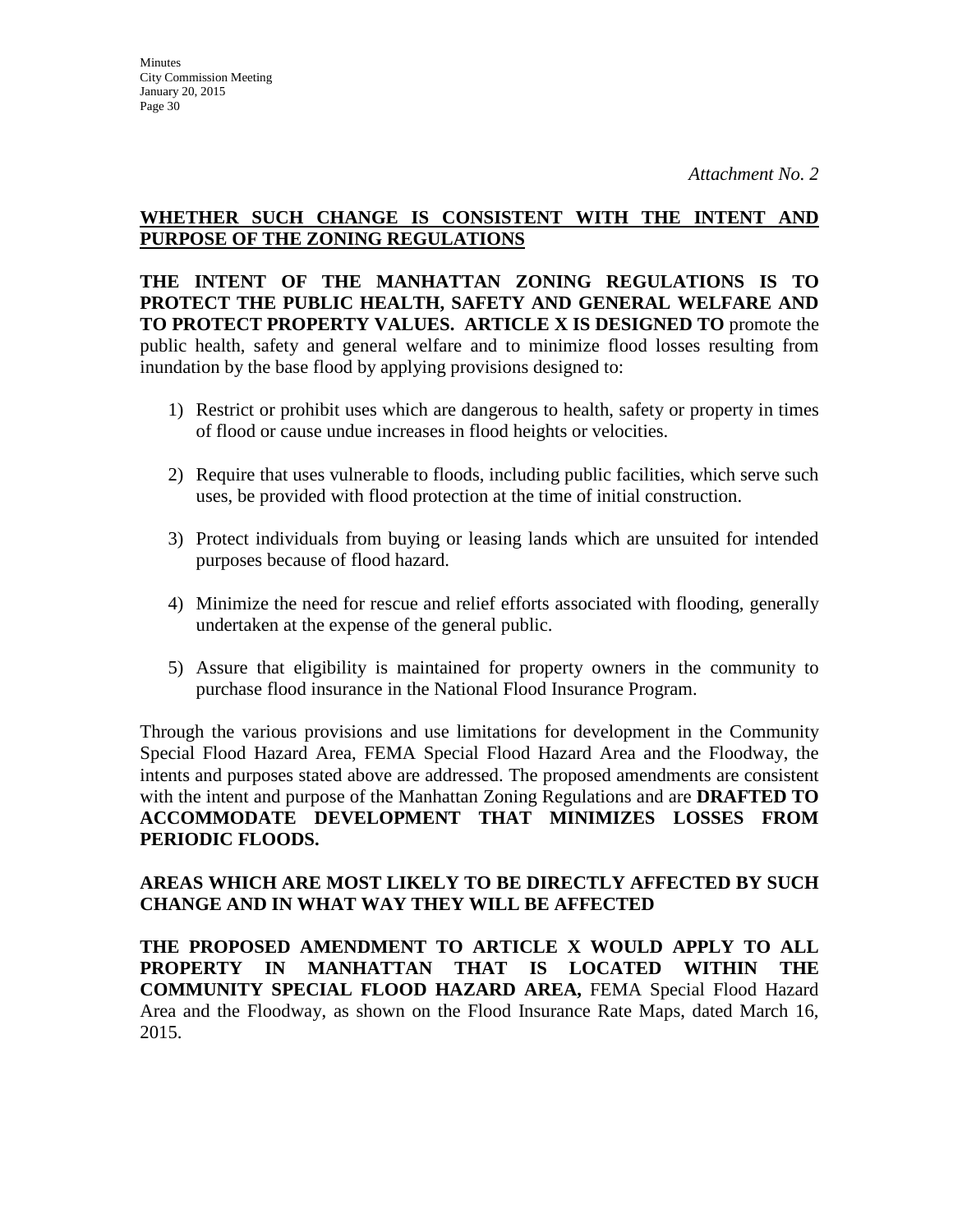**CITY ADMINISTRATION CAREFULLY CONSIDERED THE IMPACTS THAT THE PROPOSED AMENDMENTS MAY HAVE ON RESIDENTIAL, COMMERCIAL AND INDUSTRIAL AREAS AROUND THE CITY. THE PROPOSED REGULATIONS ALLOW FOR EXISTING DEVELOPMENT TO BE MAINTAINED AS THEY ARE, OR IN LIMITED CASES, IMPROVED UPON OR REPAIRED FROM DAMAGES. IF A SUBSTANTIAL IMPROVEMENT OR REPAIR TO SUBSTANTIAL DAMAGE IS NEEDED, THE EXISTING STRUCTURES WILL BE REQUIRED TO CONFORM TO THE HIGHER STANDARD FLOODPLAIN REGULATIONS, TO LESSEN THE RISK OF FLOODING.** 

**NEW DEVELOPMENT IS ALLOWED IN THE COMMUNITY SPECIAL FLOOD HAZARD AREAS, FOLLOWING THE USE LIMITATIONS DESCRIBED IN ARTICLE X, TO ENSURE THAT IT WILL NOT BE INUNDATED BY FLOODS NOW AND/OR IN THE FUTURE. THE PROPOSED AMENDMENT TO ARTICLE X ALSO PROTECTS EXISTING STRUCTURES AND OTHER DEVELOPMENTS BY REQUIRING COMPENSATORY STORAGE, WHICH PROTECTS THE FLOOD WATER STORAGE BENEFITS THAT FLOODPLAINS NATURALLY PROVIDE.** 

**AREAS WHICH ARE MOST LIKELY TO BE DIRECTLY AFFECTED BY SUCH CHANGE AND IN WHAT WAY THEY WILL BE AFFECTED**

**AREAS SHOWN IN THE COMMUNITY SPECIAL FLOOD HAZARD AREA OR THE FEMA SPECIAL FLOOD HAZARD AREAS, AS SHOWN ON THE FLOOD INSURANCE RATE MAPS, WILL BE DIRECTLY AFFECTED BY THE PROPOSED AMENDMENTS TO ARTICLE X. THE PURPOSE IS TO LESSEN THE RISK OF FLOODING FOR EVENTS PREDICTED BY THE FEMA FLOOD MODEL, AS WELL AS THE COMMUNITY'S FLOOD MODEL.** 

**THERE ARE INCREASED COSTS ASSOCIATED WITH THESE HIGHER STANDARDS FOR NEW CONSTRUCTION, SUBSTANTIAL IMPROVEMENTS, AND FLOOD DAMAGE. HOWEVER, CITY ADMINISTRATION BELIEVES THAT THESE COSTS ARE OUTWEIGHED BY THE DECREASE IN FLOOD RISK AND THE LOWER FLOOD INSURANCE PREMIUMS THAT WILL RESULT FROM HAVING A STRUCTURE BETTER PROTECTED FROM FLOODING. IN ADDITION, CITY ADMINISTRATION HAS BEEN TAKING PROACTIVE STEPS TO REDUCE FLOOD INSURANCE COSTS FOR ALL PROPERTY LOCATED IN THE CITY, THROUGH ITS ACTIVITIES AND PARTICIPATION IN THE COMMUNITY RATING SYSTEM (CRS), WHICH HAS RESULTED IN PREMIUM REDUCTION OF TEN (10%) PERCENT. THE**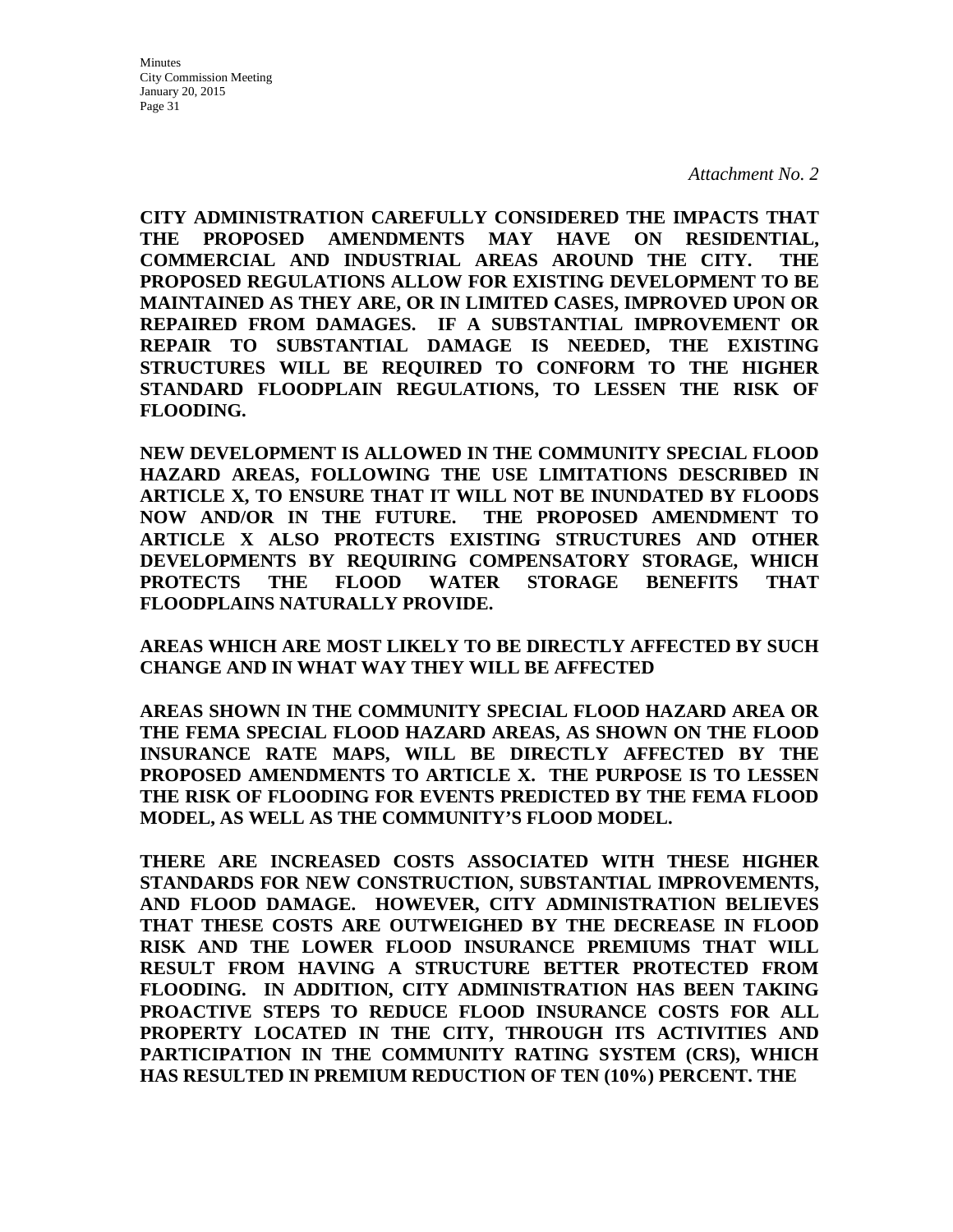**CITY IS UNDERTAKING ADDITIONAL ACTIVITIES TO REACH A PREMIUM REDUCTION OF 15%.** 

**WHETHER THE PROPOSED AMENDMENT IS MADE NECESSARY BECAUSE OF CHANGED OR CHANGING CONDITIONS IN THE AREAS AND ZONING DISTRICTS AFFECTED, OR IN THE CITY PLANNING AREA, GENERALLY, AND IF SO, THE NATURE OF SUCH CHANGED OR CHANGING CONDITIONS**

**THE PROPOSED AMENDMENT TO ARTICLE X WAS MADE NECESSARY FROM THE PUBLIC'S CONCERN FOR REPETITIVE FLOODING ON WILDCAT CREEK IN 2010 AND 2011. FOLLOWING THESE FLOOD EVENTS, THE COMMUNITY CALLED FOR CHANGES IN THE FLOODPLAIN REGULATIONS. THERE WAS CONCERN THAT THE MINIMUM FEMA STANDARDS DID NOT ADEQUATELY ADDRESS THE GROWTH THAT HAS OCCURRED IN MANHATTAN, NOR ADEQUATELY PROTECT EXISTING STRUCTURES FROM NATURAL AND MAN-MADE CHANGES TO THE FLOODPLAIN. THE CSFHA AND THE RELATED HIGHER STANDARD FLOODPLAIN REGULATIONS ARE A DIRECT RESPONSE TO THESE CONCERNS.**

**THE PROPOSED AMENDMENTS ARE ALSO NECESSARY TO COMPLY WITH FEMA AND THE STATE'S REQUIREMENT THAT THE NEW FIS AND FIRMS BE ADOPTED, BY REFERENCE, IN THE FLOODPLAIN REGULATIONS. THE UPDATED FIS AND FIRMS MUST BE ADOPTED BY MARCH 16, 2015 TO REMAIN IN GOOD STANDING IN NFIP.**

**WHETHER SUCH CHANGE IS CONSISTENT WITH THE INTENT AND PURPOSE OF THE POLICY AND GOALS AS OUTLINED IN THE ADOPTED COMPREHENSIVE PLAN OF THE CITY**

**THE ZONING REGULATIONS HELP IMPLEMENT THE COMPREHENSIVE PLAN AND ITS GOALS, OBJECTIVES, AND POLICIES. THE COMPREHENSIVE PLAN IS MORE GENERAL IN NATURE AND DOES NOT SPECIFY ADMINISTRATIVE SITE PLANNING AND CONSTRUCTION DETAILS SUCH AS THOSE ADDRESSED BY THE PROPOSED AMENDMENTS. THE WILDCAT CREEK FLOODPLAIN MANAGEMENT PLAN WAS CREATED AND ADOPTED AS A PART OF THE COMPREHENSIVE PLAN IN 2013, AS A RESULT OF, AND TO ADDRESS FLOODING CONCERNS IN THE WILDCAT CREEK WATERSHED. THIS PLAN DOES PROVIDE MORE DETAILED RECOMMENDATIONS AND ACTIONS THAT THE COMMUNITY SHOULD TAKE TO REDUCE FLOOD**